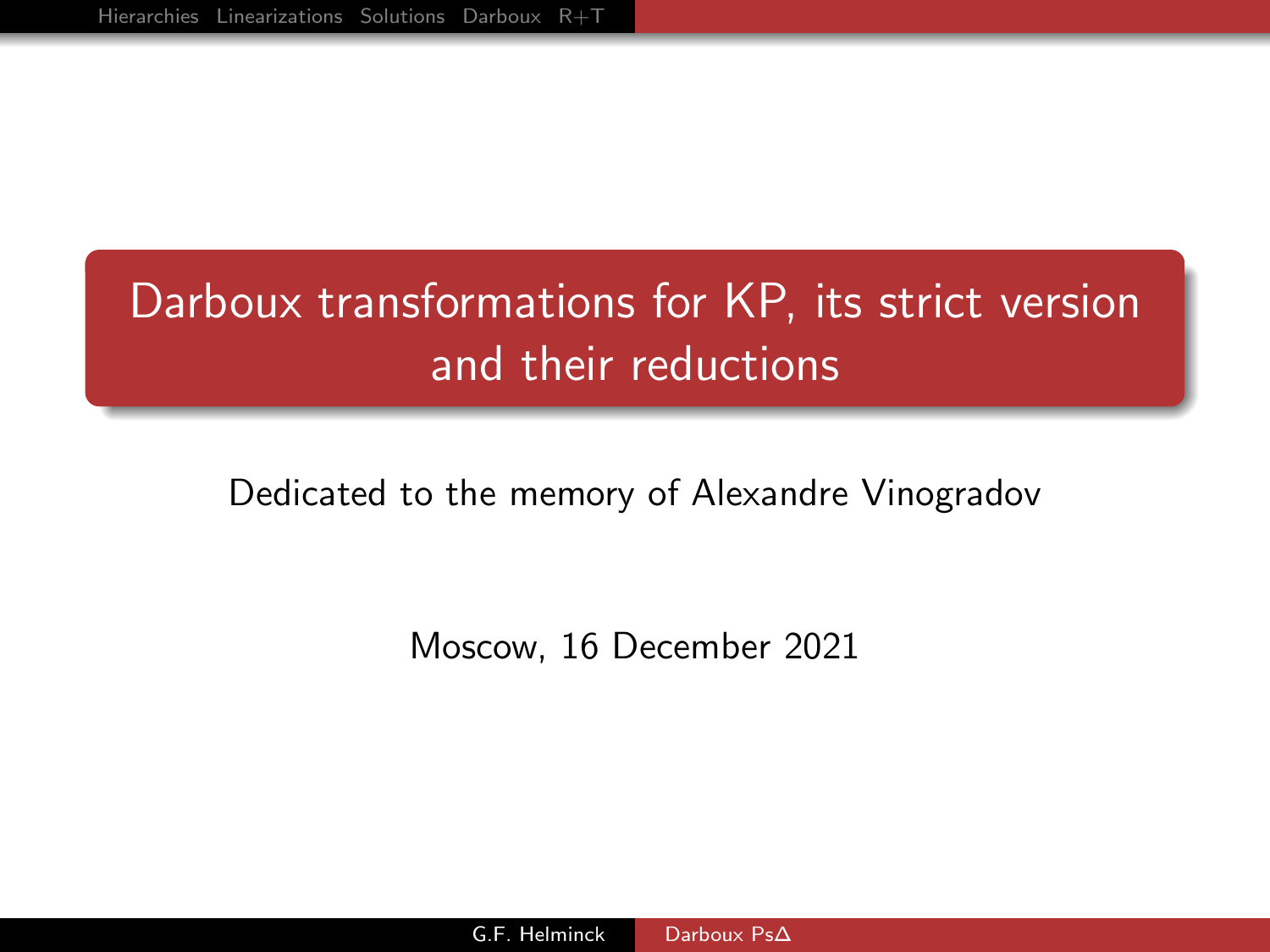# Outline of the talk

- Description of the hierarchies
- **•** Their linearizations
- Geometric construction of solutions
- Darboux transformations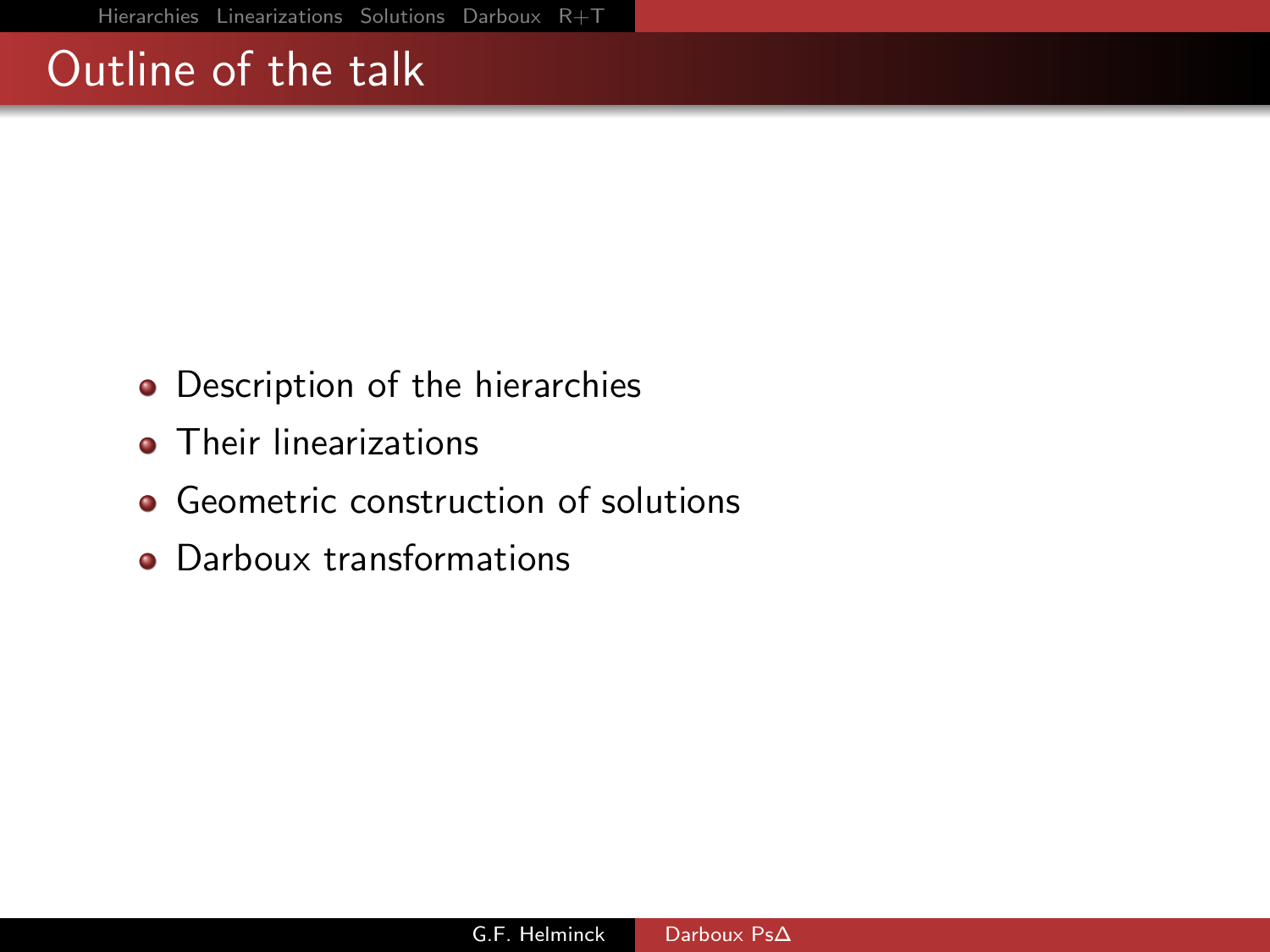- <span id="page-2-0"></span>• R commutative C-algebra,  $\partial: R \to R$ , C-linear derivation
- $R[\partial]=\{\sum_{i=0}^N a_i\partial^i\mid a_i\in R\}\subset \mathrm{End}(R).$
- Assumption:  $\{\partial^i\}$   $R$ -linear independent in  $\mathrm{End}(R).$
- Then  $R[\partial]$  subalgebra of Psd $= \{\sum_{i=-\infty}^{N} p_i \partial^i \mid p_i \in R\}$
- $\bullet$  Elements of Psd: pseudo differential operators in  $\partial$
- Multiplication in Psd:

$$
\left(\sum_j a_j \partial^j\right) \cdot \left(\sum_i b_i \partial^i\right) := \sum_j \sum_i \sum_{s=0}^{\infty} {j \choose s} a_j \partial^s(b_i) \partial^{i+j-s}.
$$

• Two ways to split Psd in direct sum of 2 Lie subalgebras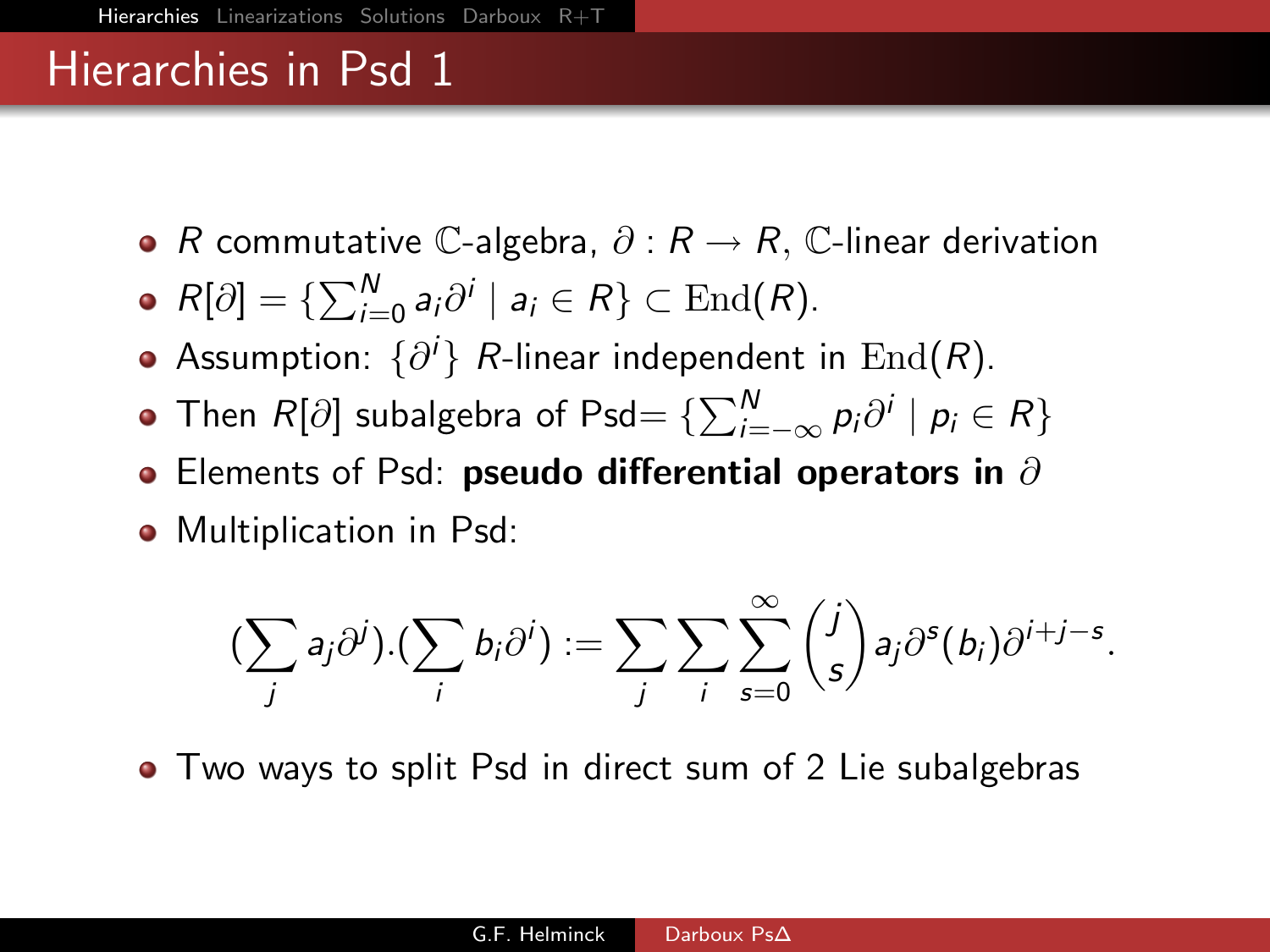• The first decomposition is:

$$
P=P_{\geqslant 0}+P_{<0}, \text{ where } P_{\geqslant 0}=\sum_{j\geqslant 0}p_j\partial^j \text{ and } P_{<0}=\sum_{j<0}p_j\partial^j,
$$

which splits Psd as

$$
\operatorname{Psd} = \{P, P = P_{<0}\} \oplus \{P, P = P_{\geqslant 0}\} := \operatorname{Psd}_{<0} \oplus \operatorname{Psd}_{\geqslant 0}.
$$

• The second decomposition is:

$$
P = P_{>0} + P_{\leq 0}, \text{ where } P_{>0} = \sum_{j>0} P_j \partial^j \text{ and } P_{\leq 0} = \sum_{j\leq 0} p_j \partial^j,
$$

which splits Psd as

$$
\operatorname{Psd} = \{P, P = P_{\leqslant 0}\} \oplus \{P, P = P_{>0}\} := \operatorname{Psd}_{\leqslant 0} \oplus \operatorname{Psd}_{>0}.
$$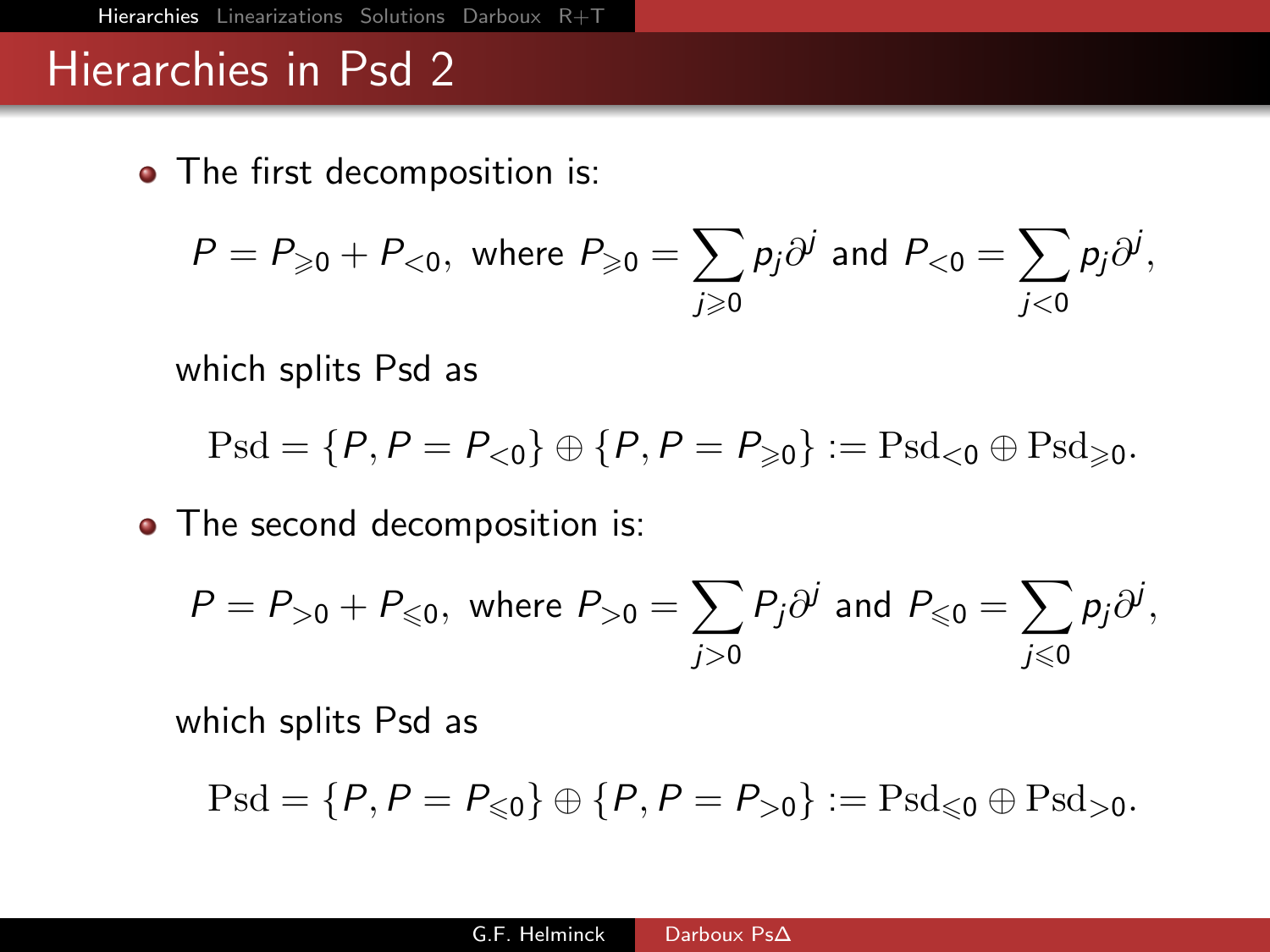Group corresponding to the Lie subalgebra  $\text{Psd}_{\leq 0}$ :

$$
D(1) = \{P \in \text{Psd} \mid P = 1 + \sum_{j < 0} p_j \partial^j\}
$$

Group corresponding to the Lie subalgebra  $\text{Psd}_{\leq 0}$ :

$$
D(0) = \{P \in \text{Psd} \mid P = \sum_{j \leq 0} p_j \partial^j, p_0 \in R^*\}
$$

On Psd "taking the adjoint" is an anti-algebra morphism:

$$
P = \sum_{j \leq N} p_j \partial^j \to P^* = \sum_{j \leq N} (-\partial)^j p_j
$$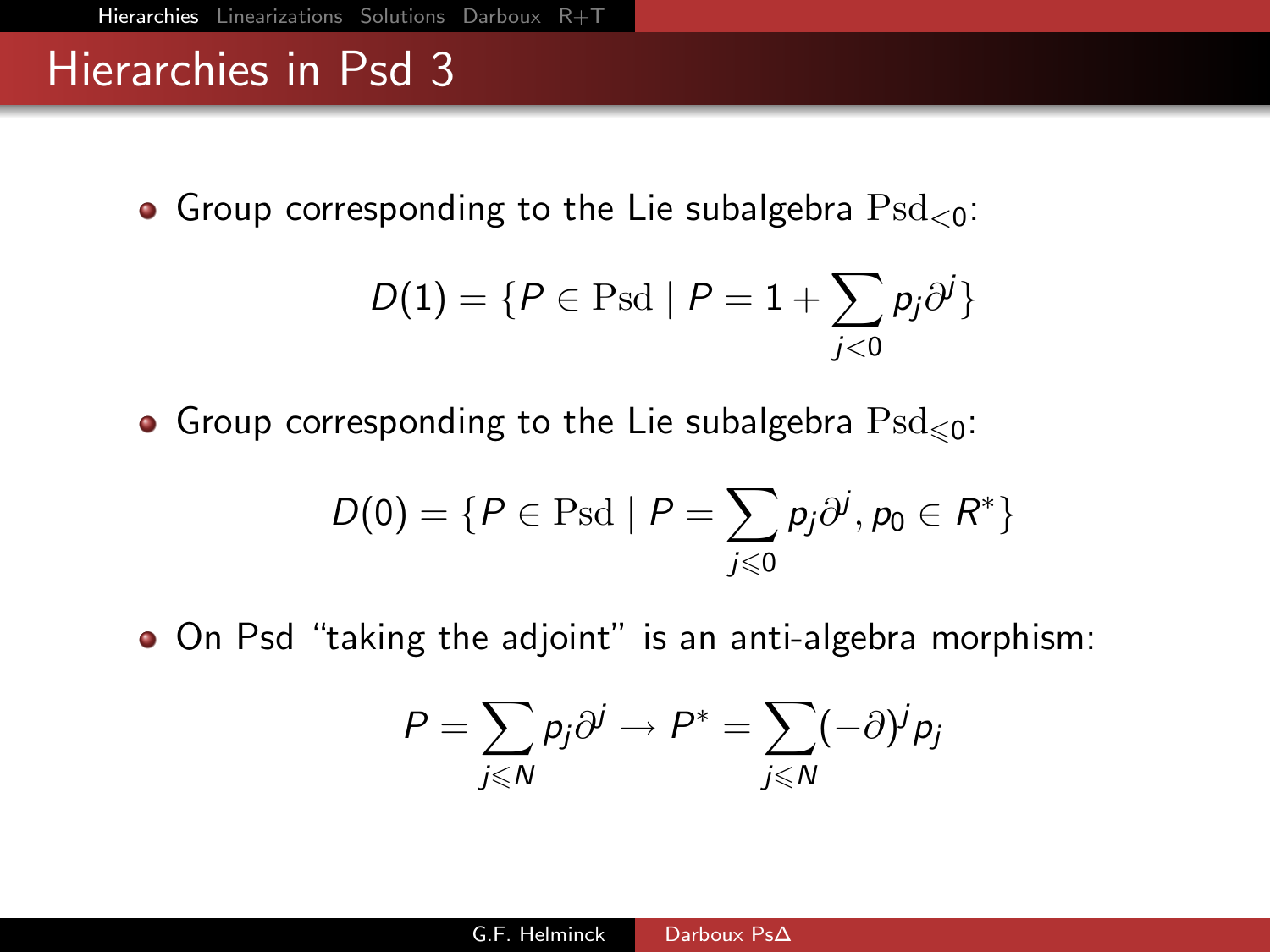KP: deformation of C[∂],  $\sum_{j=0}^N a_j \partial^j \to \sum_{j=0}^N a_j L^j$ , where

<span id="page-5-1"></span>
$$
L = \partial + \sum_{j < 0} \ell_j \partial^j. \tag{1}
$$

L prototype of conjugating  $\partial$  with an element of  $D(1)$ .

Strict KP: deformation of C[∂],  $\sum_{j=0}^N a_j \partial^j \to \sum_{j=0}^N a_j M^j$ ,

<span id="page-5-0"></span>
$$
M = \partial + \sum_{j \leq 0} m_j \partial^j. \tag{2}
$$

M prototype of conjugating  $\partial$  with an element of D(0).

Assume  $R$  has a set of  $\mathbb C$ -linear derivations  $\{\partial_i\mid i\geqslant 1\}$  all commuting with  $\partial$ . Data  $(R, \partial, \{\partial_i\})$  is called a **setting**.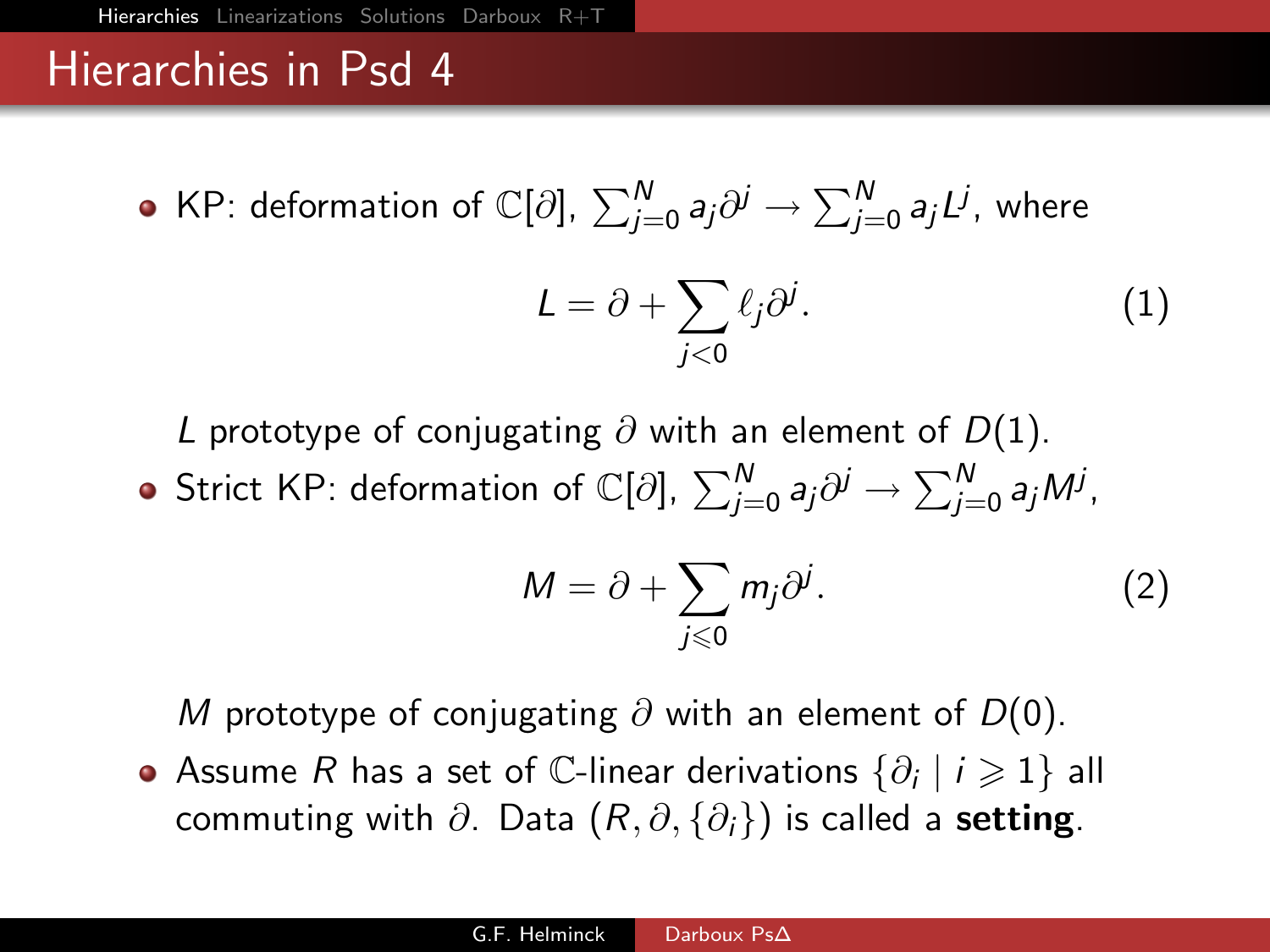$\bullet$  Each  $\partial_i$  extends to a derivation of Psd by:

$$
\partial_i \big( \sum_j p_j \partial^j \big) = \sum_j \partial_i (p_j) \partial^j
$$

Put  $B_i = (L^i)_{\geqslant 0}$ . One searches for deformations L in Psd s.t.:

<span id="page-6-0"></span>
$$
\partial_i(L) = [B_i, L]. \tag{3}
$$

Equations [\(3\)](#page-6-0) are the Lax equations of the KP hierarchy.

• Reductions: *n*-KdV hierarchies,  $n \geq 2$ , search for solutions L of [\(3\)](#page-6-0) s.t.  $\mathcal{L}_n = L^n = (L^n)_{\geqslant 0}$ . Then  $\mathcal{L}_n$  satisfies

$$
\partial_i(\mathcal{L}_n) = [B_i, \mathcal{L}_n]. \tag{4}
$$

Coefficients of  $B_i$  in the differential subalgebra of R generated by the coefficients of  $\mathcal{L}_n$ .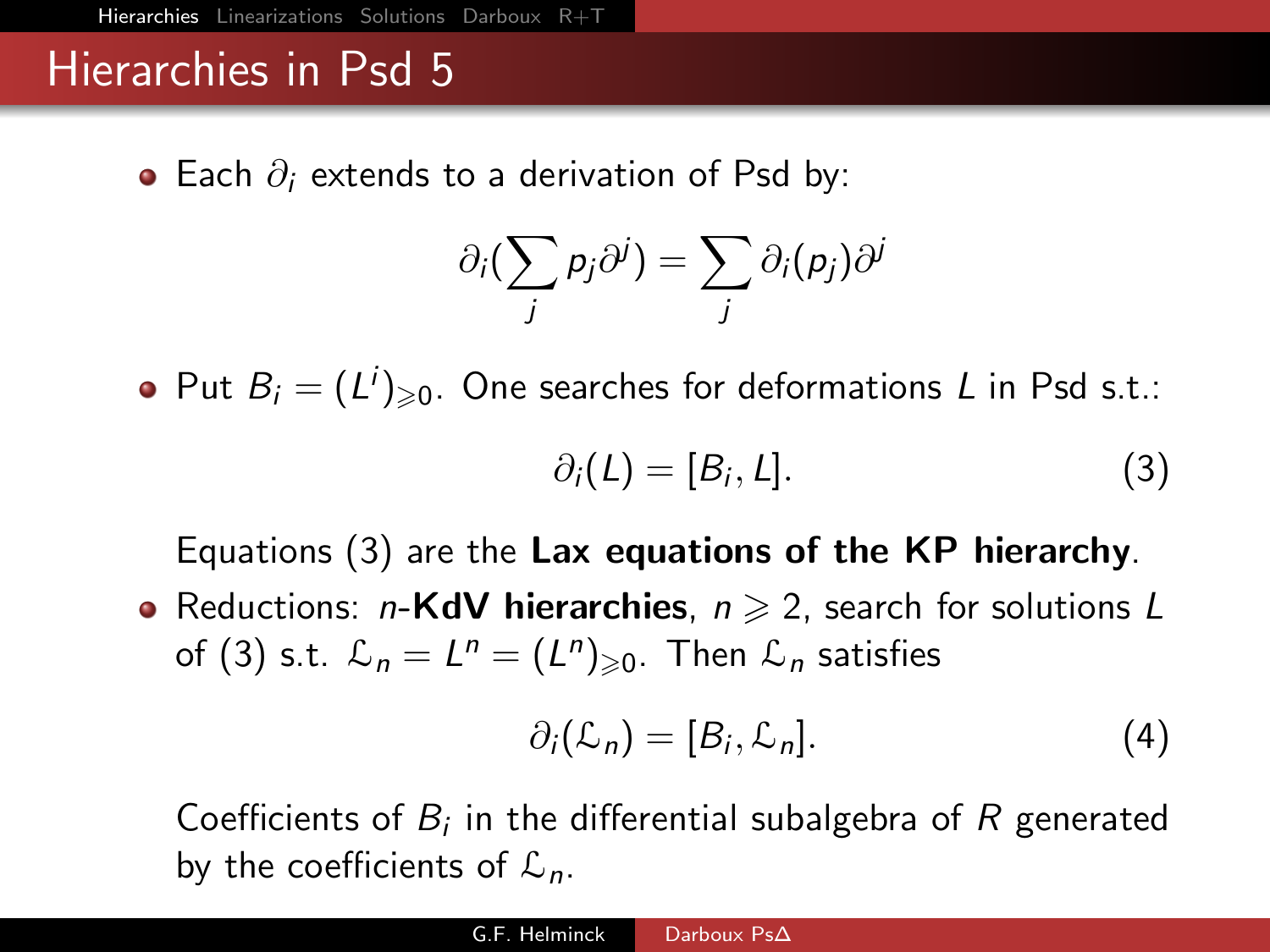- For an  $M$  in Psd of the form [\(2\)](#page-5-0), put  $C_i=(M^i)_{>0}.$
- $\bullet$  One searches for deformations M in Psd s.t.:

<span id="page-7-0"></span>
$$
\partial_i(M) = [C_i, M]. \tag{5}
$$

Equations [\(5\)](#page-7-0) are the Lax equations of the strict KP hierarchy. M is a solution of the hierarchy. The trivial solution is  $M = \partial$ .

• Reductions: strict n-KdV hierarchies,  $n \geqslant 2$ , search for solutions M of [\(5\)](#page-7-0) s.t.  $\mathcal{M}_n = M^n = (M^n)_{>0}$ . Then  $\mathcal{M}_n$ satisfies

$$
\partial_i(\mathcal{M}_n) = [C_i, \mathcal{M}_n]. \tag{6}
$$

Coefficients of  $C_i$  in the differential subalgebra of  $R$  generated by the coefficients of  $\mathcal{M}_n$ .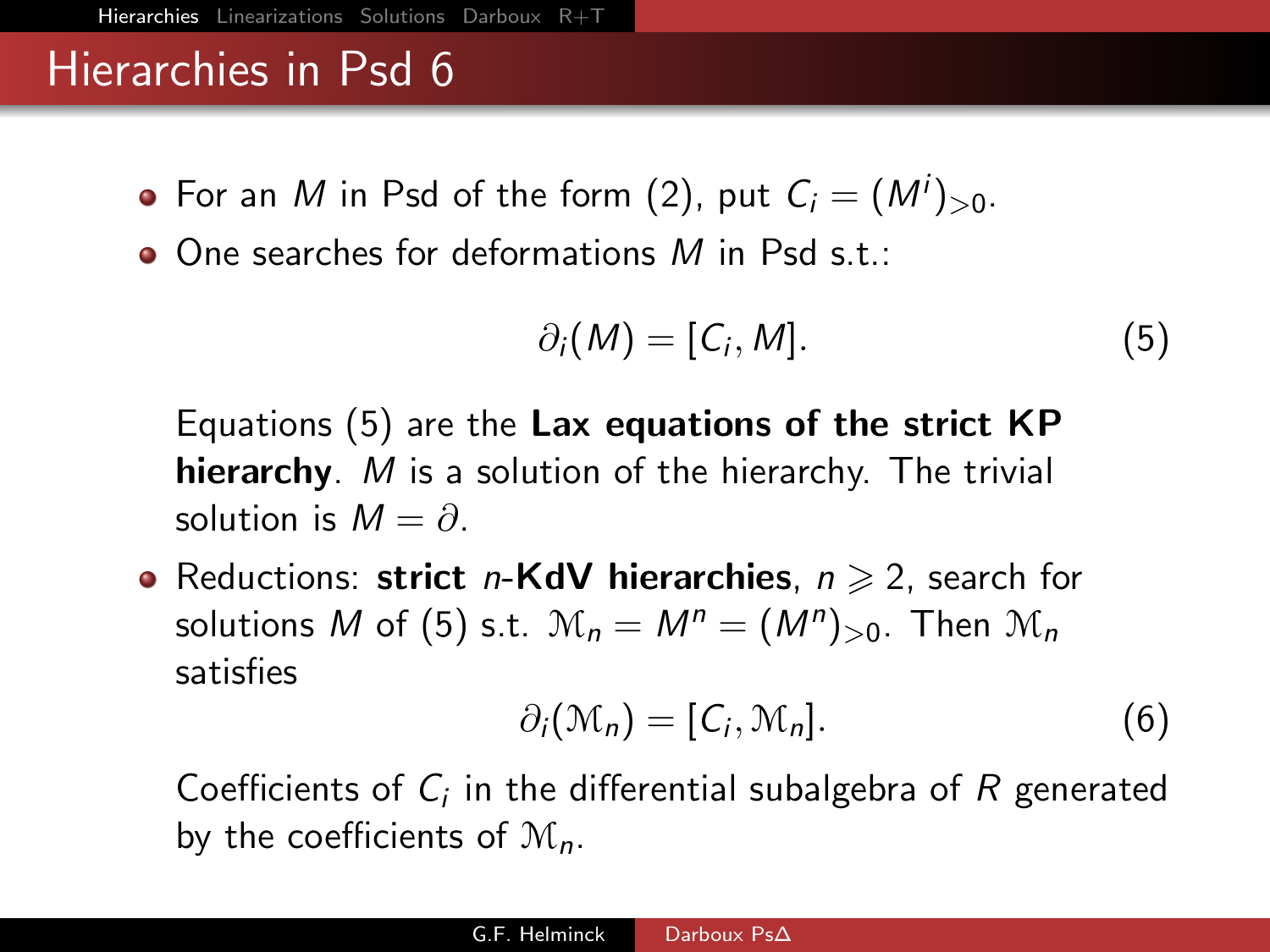- <span id="page-8-0"></span>• Let  $(R, \partial, \{\partial_i\})$  be a setting for both hierarchies.
- Consider the series

$$
\psi_0=\exp(\sum_{i=1}^\infty t_iz^i)=\varphi_0.
$$

Let  $\partial_i$  act as  $\frac{\partial}{\partial t_i}$  on  $\psi_0$  and  $\partial$  as  $\partial_1$  . Then we have

$$
\partial_i(\psi_0) = z^i \psi_0
$$
, all  $i \ge 1$  and  $\partial(\psi_0) = z \psi_0$ .

 $\bullet$  The space  $\theta$  of **oscillating series in** z

$$
\mathcal{O} = \left\{ \{m(z)\}\psi_0 = \left\{ \sum_{k=-\infty}^N m_k z^k \right\} \psi_0 \mid \text{ all } m_k \in R \right\}
$$

has a natural R-action via multiplication on the factor  $m(z)$ .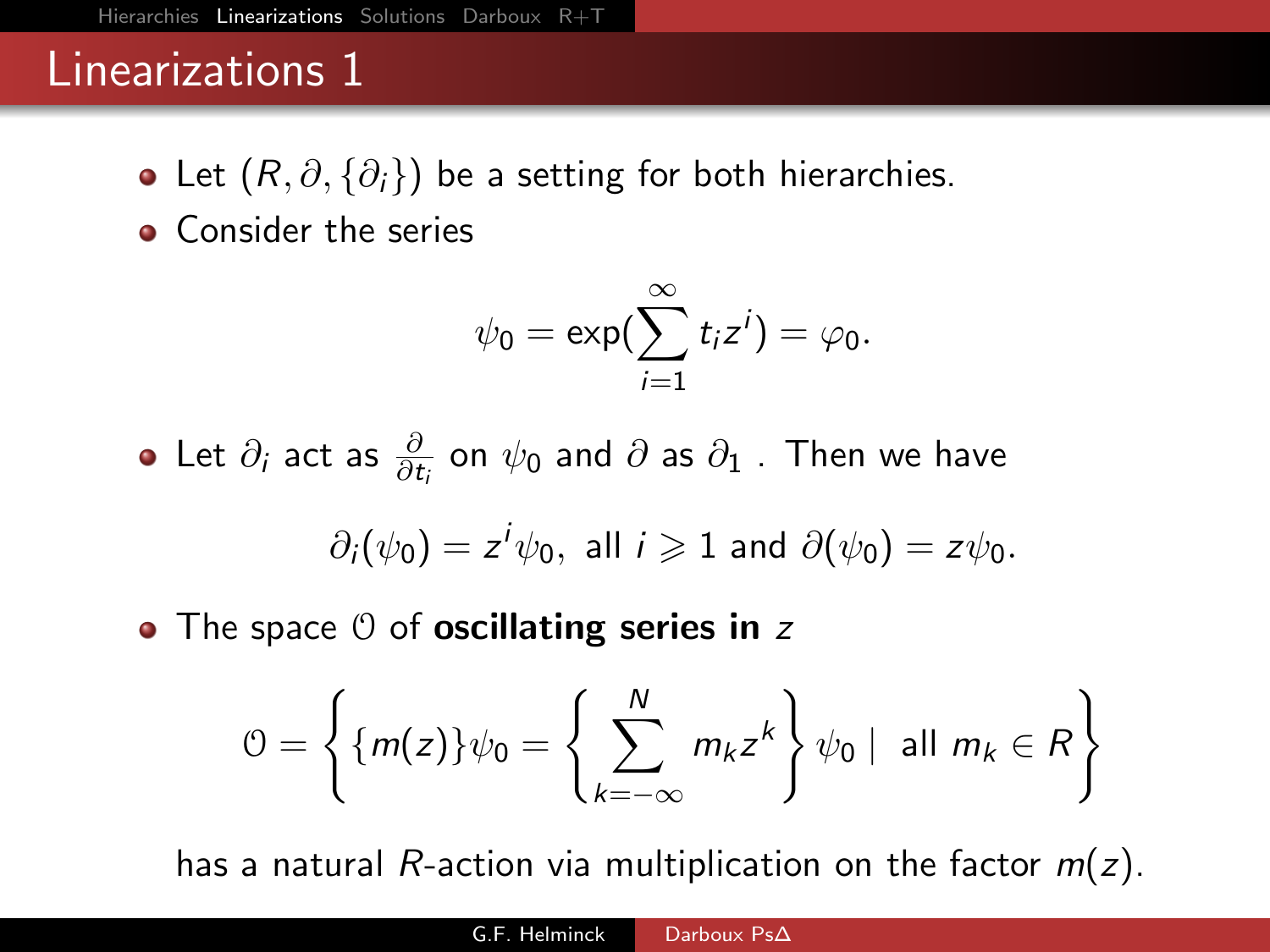$\bullet$  ∂ acts on  $\theta$  by

$$
\partial({m(z)}\psi_0):={m(z)z+\sum_{k=-\infty}^N\partial(m_k)z^k}\psi_0.
$$

This action is invertible and extends to a Psd-action. In particular we have

$$
p(\partial).\psi_0=\sum_{k=-\infty}^N p_k\partial^k.\psi_0=\{\sum_{k=-\infty}^N p_kz^k\}\psi_0=\{p(z)\}\psi_0
$$

Hence  $\theta$  is a free Psd-module

 $\bullet$  Define likewise the action of each  $\partial_i$  on  $\theta$  by

$$
\partial_i(\{m(z)\}\psi_0)=\left\{\sum_{k=-\infty}^N\partial_i(m_k)z^k+\left\{\sum_{k=-\infty}^Nm_kz^{k+i}\right\}\right\}\psi_0
$$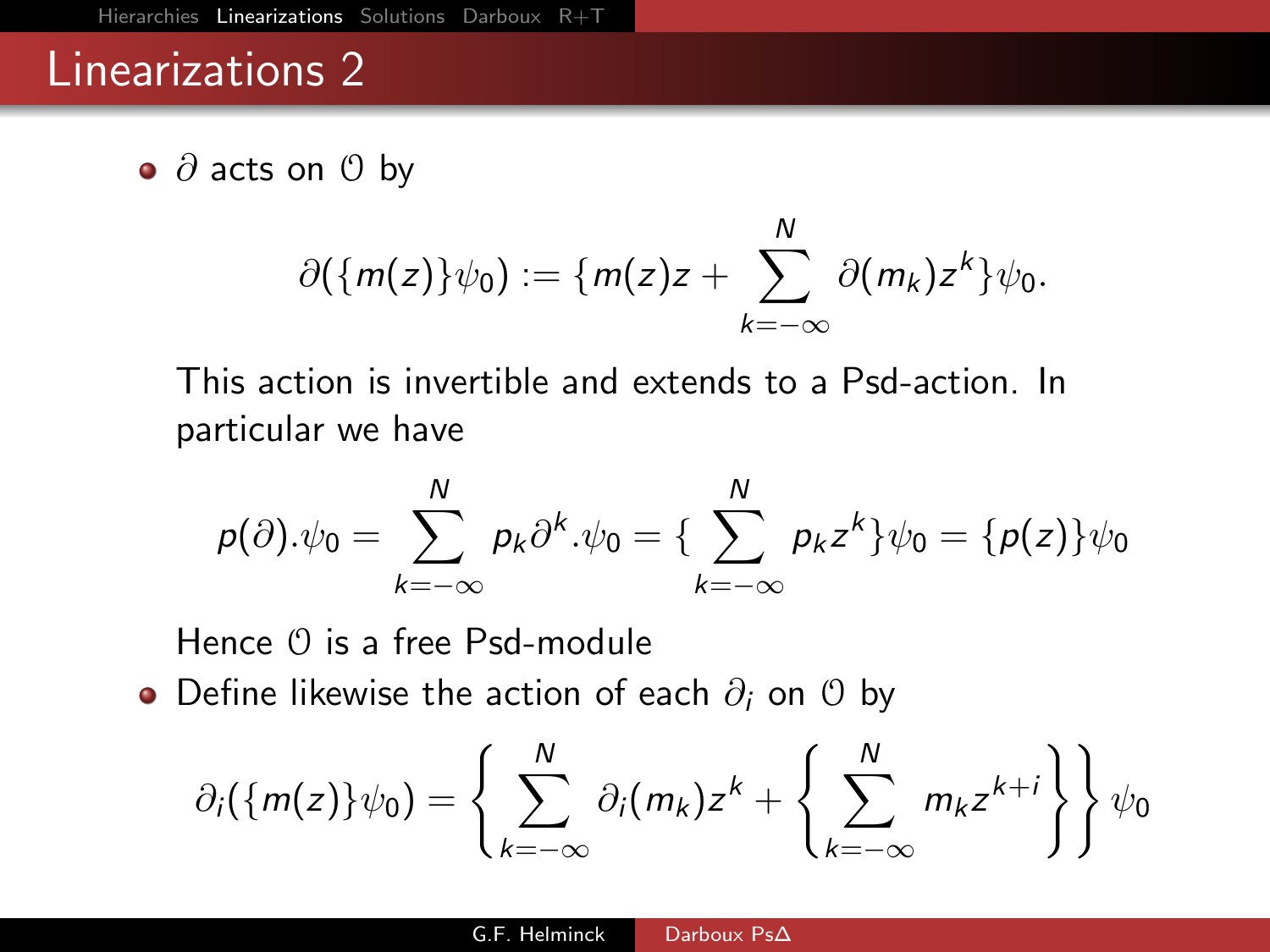• Linearization of KP: find for a  $\mathcal L$  in Psd of the form [\(1\)](#page-5-1) with  $\{B_i:=(L^i)_{\geqslant 0}\}$  a free generator  $\psi$  of  $\mathfrak O$  s.t.

<span id="page-10-0"></span>
$$
L\psi = \psi z, \partial_i(\psi) = B_i\psi, \text{ for all } i \geq 1. \tag{7}
$$

Then *L* is a solution of KP.

• Linearization of strict  $KP$ : find for a M in Psd of the form [\(2\)](#page-5-0), with  $\{C_i:=(M^i)_{>0}\}$ , a free generator  $\varphi$  of  $\mathfrak 0$  s.t.

<span id="page-10-1"></span>
$$
M\varphi = \varphi z, \partial_i(\varphi) = C_i\varphi, \text{ for all } i \geq 1. \tag{8}
$$

Then M is a solution of strict KP.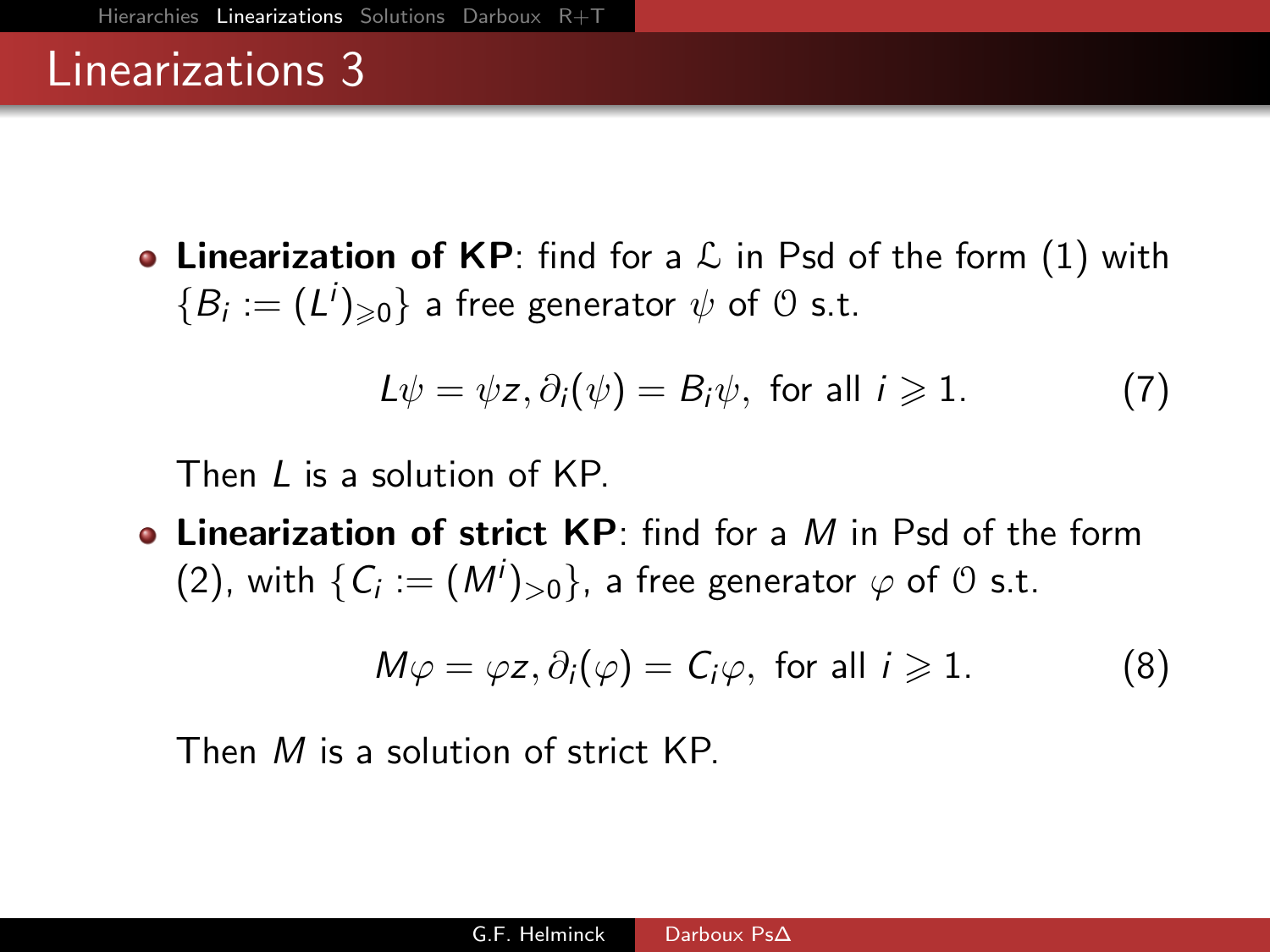Consider a  $\psi=\hat{\psi}(z)z^m\psi_0\in$  0 s.t.  $\hat{\psi}(\partial)\in D(1)$ . Assume that for all i,  $\partial_i(\psi) = A_i\psi$  with  $A_i \in \text{Psd}_{\geqslant 0}$ . Define L by

$$
L = \hat{\psi}(\partial)\partial \hat{\psi}(\partial)^{-1}.
$$

Then  $A_i=(L^i)_{\geqslant 0}$  for all  $i\geqslant 1$ , the equations [\(7\)](#page-10-0) hold for  $L$ and  $\psi$  and  $\psi$  is called a **wave function** for the KP hierarchy.

Consider a  $\varphi = \hat{\varphi}(z) z^m \varphi_0 \in \mathcal{O}$  s.t.  $\hat{\varphi}(\partial) \in D(0)$ . Assume that for all i,  $\partial_i(\varphi) = D_i\varphi$  with  $D_i \in \text{Psd}_{>0}$ . Define M by

$$
M = \hat{\varphi}(\partial)\partial\hat{\varphi}(\partial)^{-1}.
$$

Then  $D_i = (M^i)_{>0}$  for all  $i \geqslant 1$ , the equations [\(8\)](#page-10-1) hold for  $M$ and  $\varphi$  and  $\varphi$  is called a **wave function** for the strict KP hierarchy.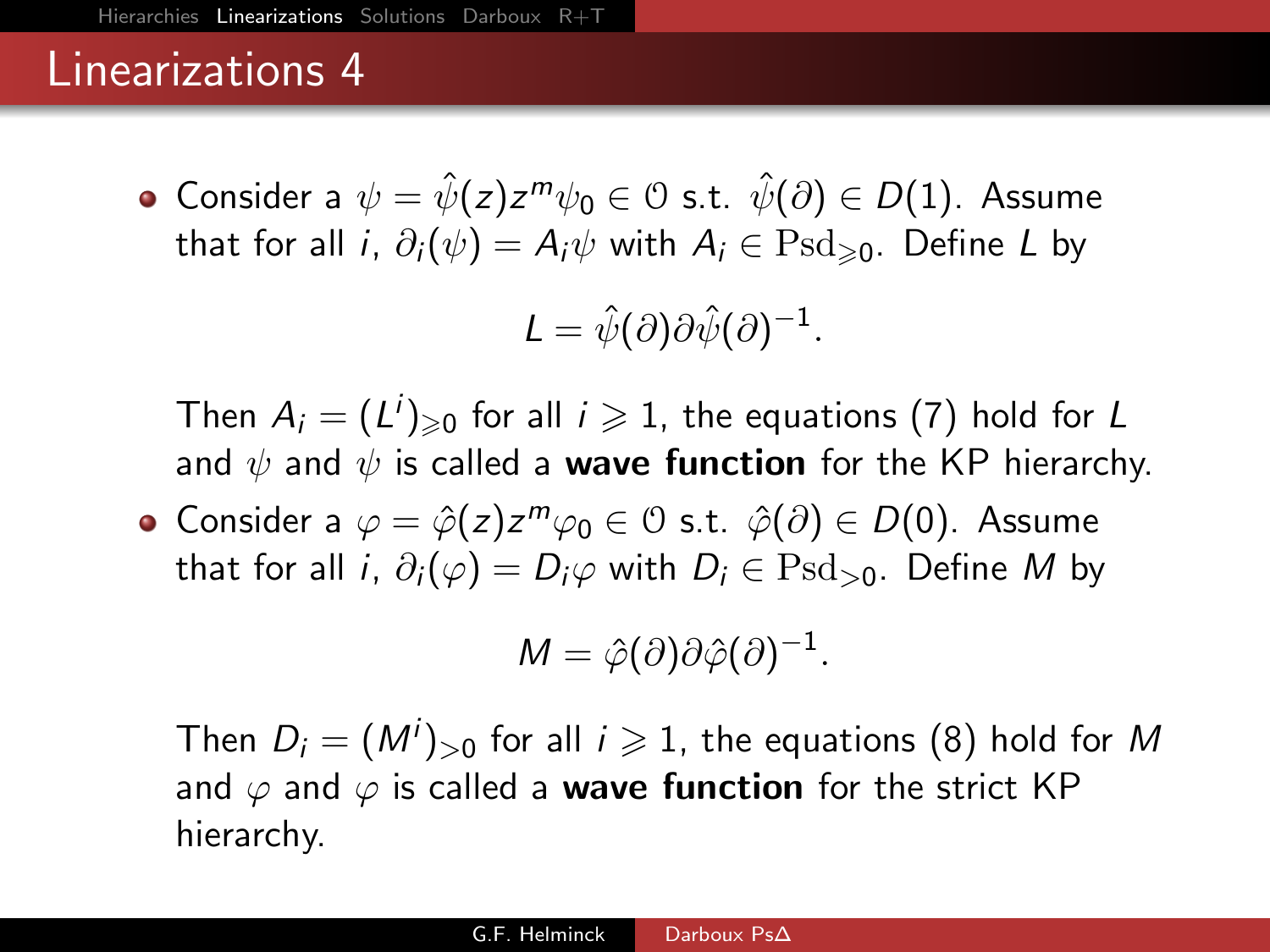• Let L be a solution of KP and  $\psi \in \mathcal{O}$  a corresponding wave function of KP. Then

L<sup>n</sup> is a solution of n-KdV  $\Leftrightarrow \psi$  satisfies  $\partial_n(\psi) = z^n \psi$ .

• Let M be a solution of strict KP and  $\varphi \in \mathcal{O}$  its corresponding wave function. Then

M<sup>n</sup> is a solution of strict n-KdV  $\Leftrightarrow \varphi$  satisfies  $\partial_n(\varphi) = z^n \varphi$ .

**Consider the dual series** 

$$
\psi_0^*=\exp\bigl(\sum_{i=1}^\infty -t_iz^i\bigr)=\varphi_0^*.
$$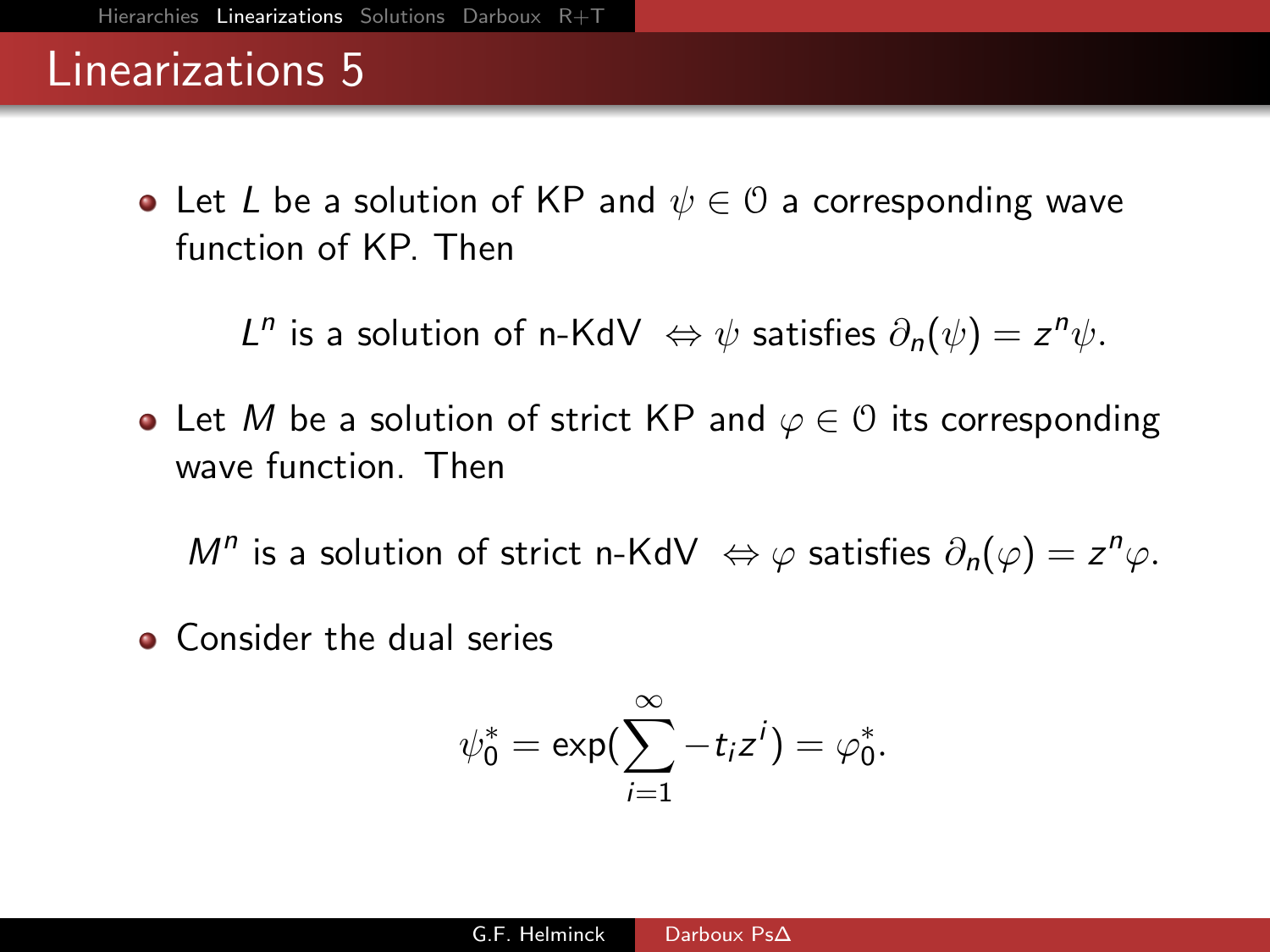Another free Psd-module is the space  $0^*$  of dual oscillating series in z

$$
\mathbb{O}^* = \left\{ \{m(z)\} \psi_0 = \left\{ \sum_{k=-\infty}^N m_k z^k \right\} \psi_0^* \mid \text{ all } m_k \in R \right\}
$$

- For  $\psi = D.\psi_0$ , with  $D \in D(0)$ , write  $\psi^* := (D^{-1})^*. \psi_0^* \in \mathcal{O}^*.$
- For L of the form [\(1\)](#page-5-1) and  $\psi = D.\psi_0$ , with  $D \in D(1)$ , the dual linearization of KP are the equations in  $0^*$ :

<span id="page-13-0"></span>
$$
L^*\psi^* = \psi^*z, \partial_i(\psi^*) = -B_i^*\psi^*, \text{ for all } i \geq 1. \tag{9}
$$

Equivalent:  $(L, \psi)$  satisfies [\(7\)](#page-10-0) and  $(L^*, \psi^*)$  satisfies [\(9\)](#page-13-0)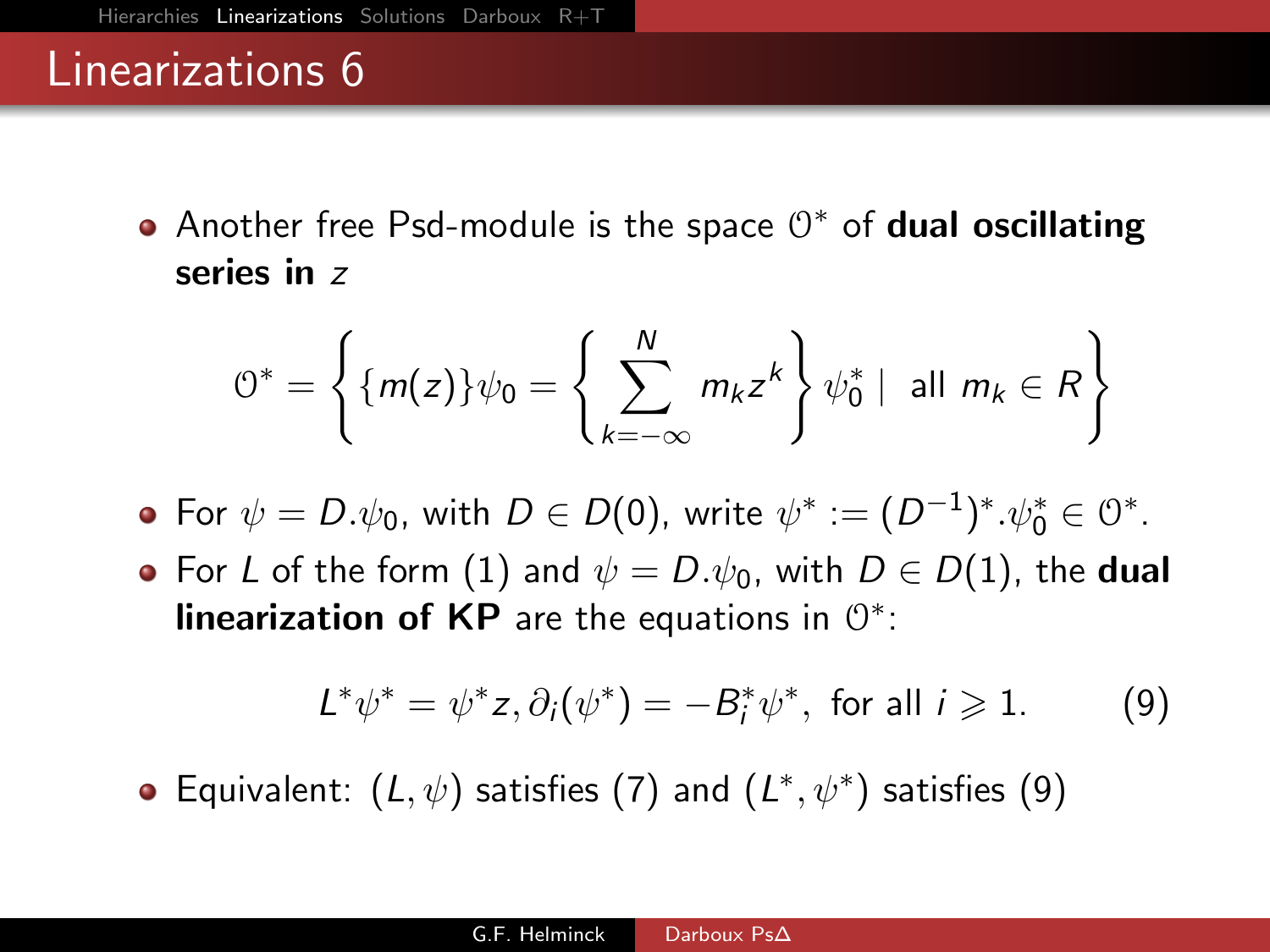• For M of the form [\(2\)](#page-5-0) and  $\varphi = D.\psi_0$  in 0, with  $D \in D(0)$ , the dual linearization of strict KP are the equations in  $0^*$ :

<span id="page-14-0"></span>
$$
M^*\varphi^* = \varphi^*z, \partial_i(\varphi^*) = -C_i^*\varphi^*, \text{ for all } i \geq 1. \qquad (10)
$$

Equivalent:  $(M, \varphi)$  satisfies [\(8\)](#page-10-1) and  $(M^*, \varphi^*)$  satisfies [\(10\)](#page-14-0)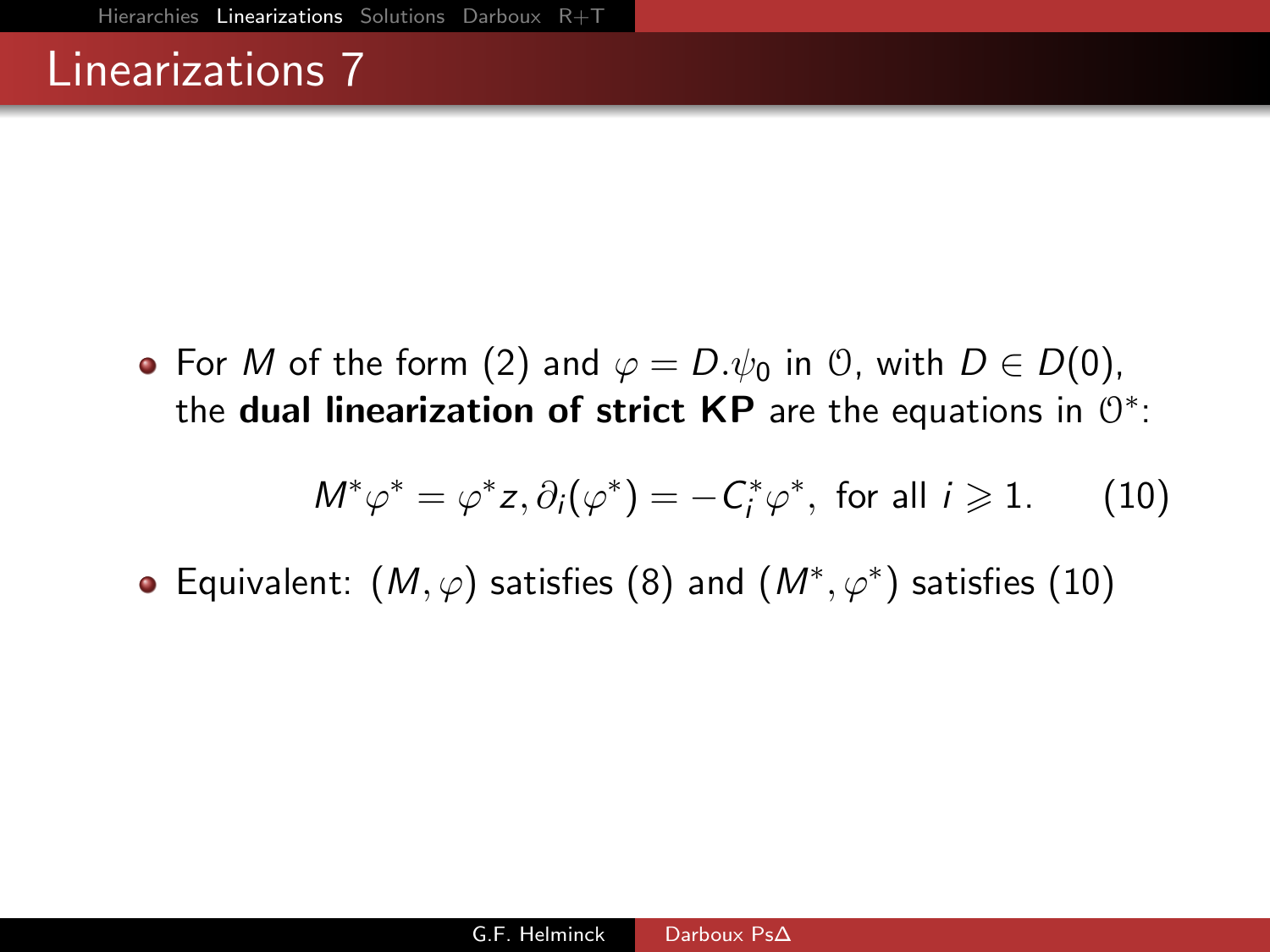<span id="page-15-0"></span>• Consider the Hilbert space

$$
H=L^2(S^1,\mathbb{C})=\{\sum_{n\in\mathbb{Z}}a_nz^n\mid a_n\in\mathbb{C},\sum_{n\in\mathbb{Z}}\mid a_n\mid^2<\infty\},\
$$

with inner product: 
$$
\langle \sum_{n \in \mathbb{Z}} a_n z^n | \sum_{m \in \mathbb{Z}} b_m z^m \rangle = \sum_{n \in \mathbb{Z}} a_n \overline{b_n}.
$$

• For  $k \in \mathbb{Z}$ , consider the decomposition  $H = H_{\leq k} \oplus H_{\geq k}$ , where

$$
H_{< k} = \{ \sum_{n < k} a_n z^n \in H \} \quad \text{and} \quad H_{\geq k} = \{ \sum_{n \geq k} a_n z^n \in H \}
$$

• Let  $p_{< k}$  resp.  $p_{\geq k}$  be the projections onto  $H_{< k}$  resp.  $H_{\geq k}$ .

• The Grassmannian  $Gr(H)$  associated to  $H = H_{< k} \oplus H_{\geq k}$ consists of all closed subspaces  $W$  of  $H$  such that  $p_{\geqslant k}:W\to H_{\geqslant k}$  is Fredholm and  $p_{< k}:W\to H_{< k}$  is Hilbert-Schmidt.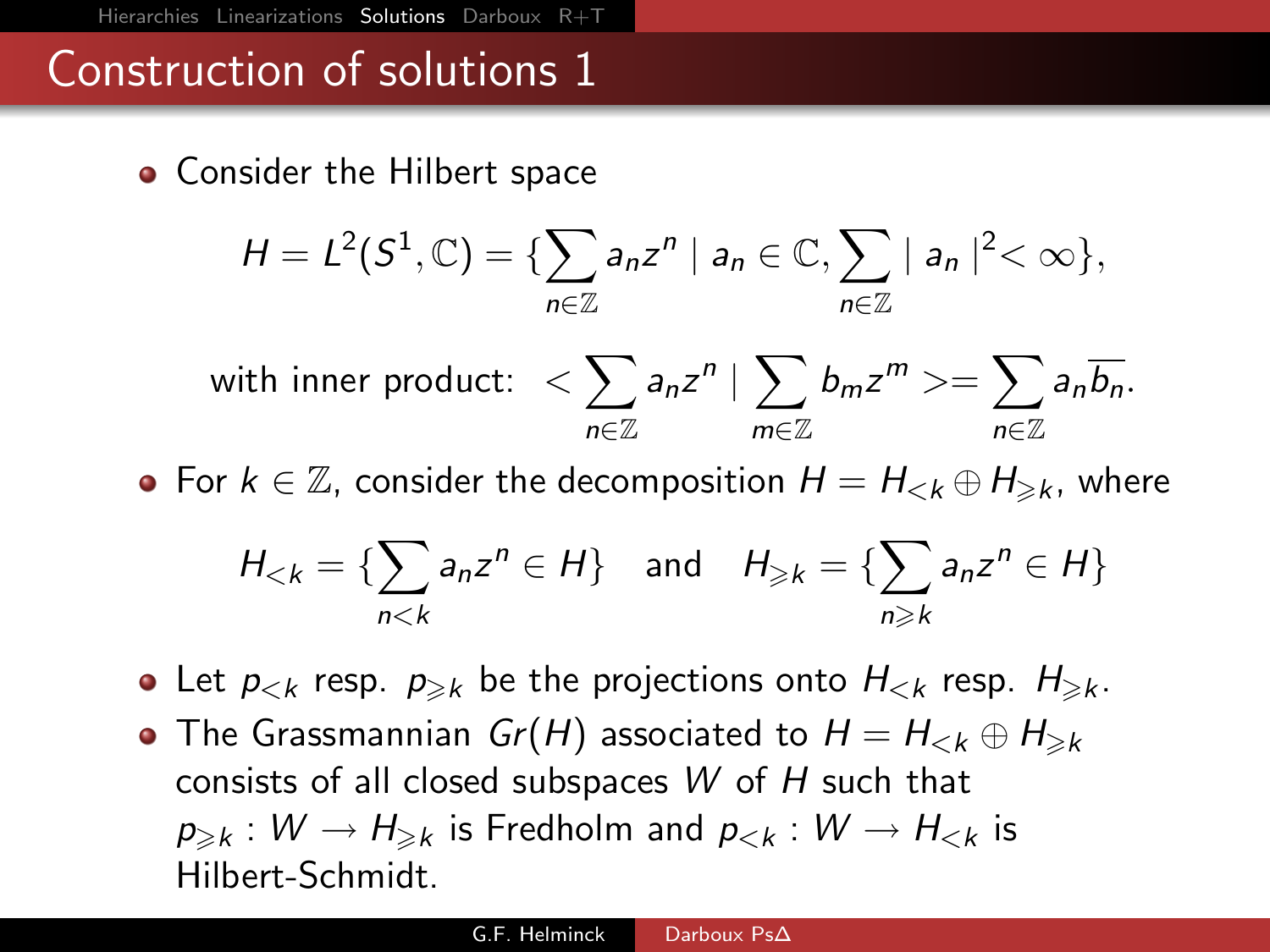•  $Gr(H)$  is a homogeneous space for the so-called restricted linear group  $Gl_{res}(H)$  consisting of all bounded invertible operators  $g : H \to H$  that decompose with respect to  $H = H_{\leq k} \oplus H_{\geq k}$  as  $\left(\begin{array}{cc} d & c \\ b & a \end{array}\right),$ 

where  $a$  and  $d$  are Fredholm operators whose indices satisfy:  $i(a) = -i(d)$ , and b and c are Hilbert–Schmidt operators.

• The connected components of  $Gr(H)$  are described by

$$
Gr^{(m)}(H) = \{ W \in Gr(H) | p_{\geq m} : W \to H_{\geq m} \text{ has index zero} \}
$$
  
= 
$$
Gl_{res}^{(0)}(H)H_{\geq m}.
$$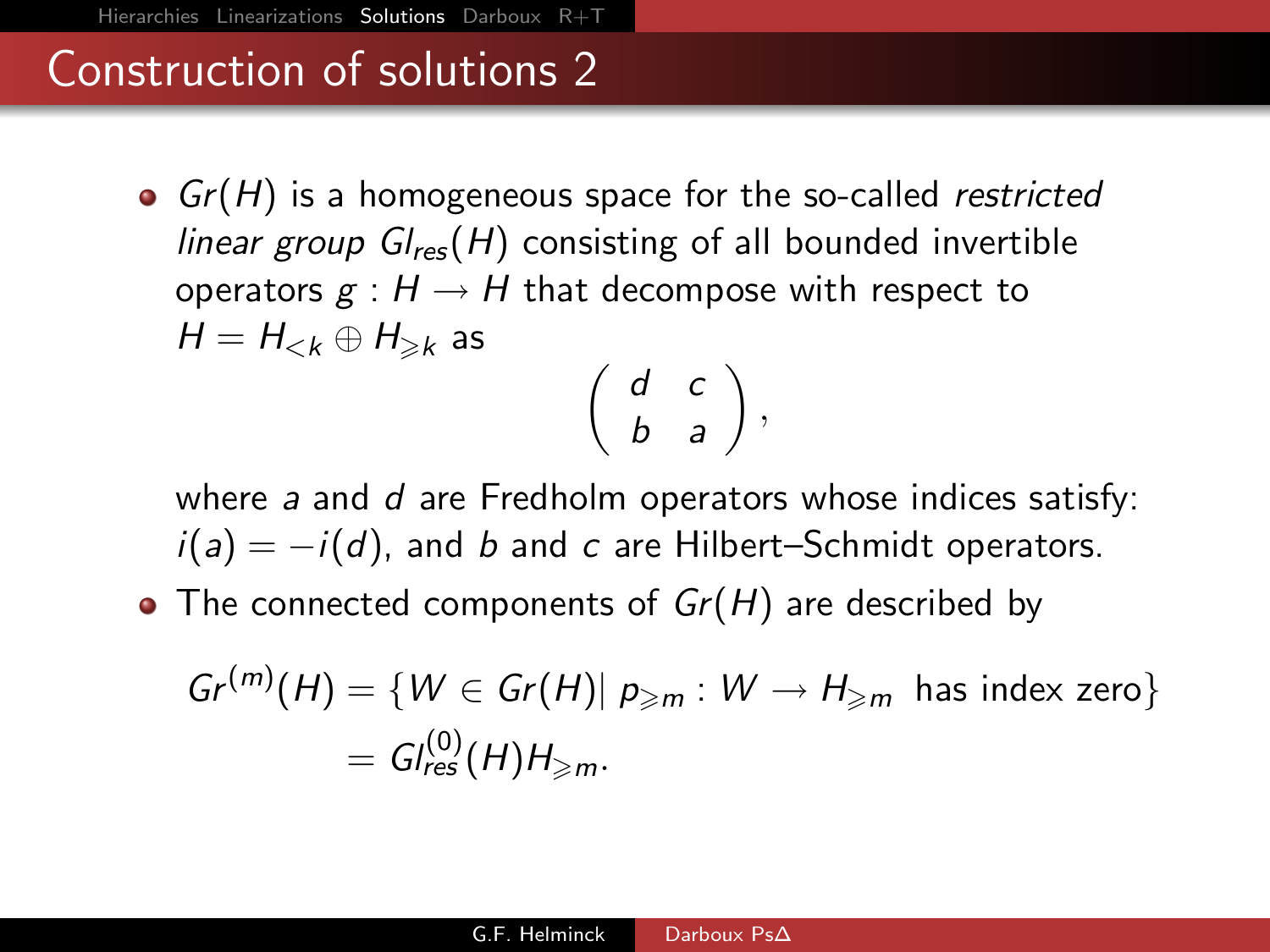• The group of commuting flows  $\Gamma_{>0}$  is defined by:

$$
\Gamma_{>0}=\{\gamma_{>0}:=\exp(\sum_{i\geq 1}t_iz^i)\mid t_i\in\mathbb{C},\sum_{i\geq 1}|t_i|r^i<\infty \text{ for an }r>1\}.
$$

• Multiplication with any  $\gamma_{>0}\in \Gamma_{>0}$  defines a bounded operator  $M_{\gamma_{>0}}:H\to H$ , which belongs to  $Gl_{\mathsf{res}}(H).$  The map  $\gamma_{>0}\to M_{\gamma_{>0}}$  embeds  $\mathsf{\Gamma}_{>0}$  continuously into  $\mathsf{Gl}_{\mathsf{res}}(H).$ For each  $W \in Gr^{(k)}(H)$ , let  $\Gamma_{>0}^W$  be given by

$$
\Gamma_{>0}^W = \{ \gamma_{>0} \in \Gamma_{>0} \mid p_{\geqslant k} : \gamma_{>0}^{-1} W \to H_{\geqslant k} \text{ is a bijection} \}.
$$

 $\Gamma_{>0}^{W}$  is a nonempty open subset of  $\Gamma_{>0}$ .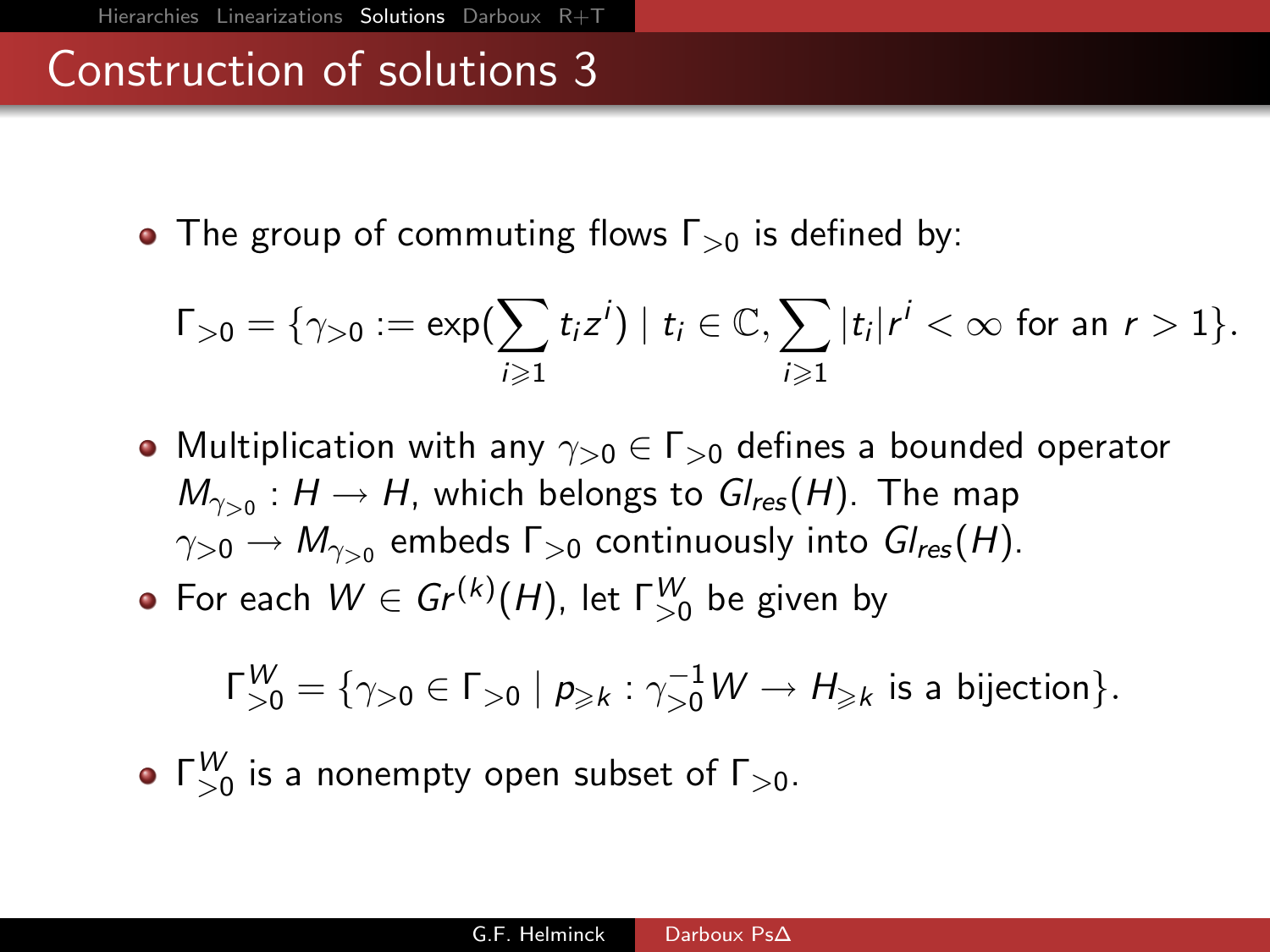- Take for  $R$  the algebra  $R_W$  of holomorphic functions on  $\mathsf{\Gamma}^W_{>0}$ , for  $\partial_i$  the partial derivative  $\frac{\partial}{\partial t_i}$  and let  $\partial := \partial_1$ . This defines the setting we work in.
- For  $\gamma_{>0}\in \Gamma^W_{>0}$ , let  $\hat{\psi}_W(z)$  be the inverse image of  $z^k$  under the orthogonal projection  $p_{\geqslant k}:\gamma_{>0}^{-1}W\to H_{\geqslant k}.$
- $\bullet$  To W we associate the oscillating series with values in W

$$
\psi_W(z):=\hat{\psi}_W(z)e^{\sum_{i=1}^\infty t_iz^i}=\hat{\psi}_W(z)\psi_0.
$$

• Segal and Wilson showed:

#### Theorem

For each  $W\in Gr^{(\ell)}(H)$ , the series  $\psi_W(z)=\hat{\psi}_W(z)\psi_0$  is a wave function for the KP hierarchy in the setting  $(R_W, \partial_1, \{\partial_r\})$  and the pseudo differential operator  $L_W:=K_W\partial K_W^{-1}$ , with  $K_W=\hat{\psi}_W(\partial),$ is the corresponding solution of the KP hierarchy.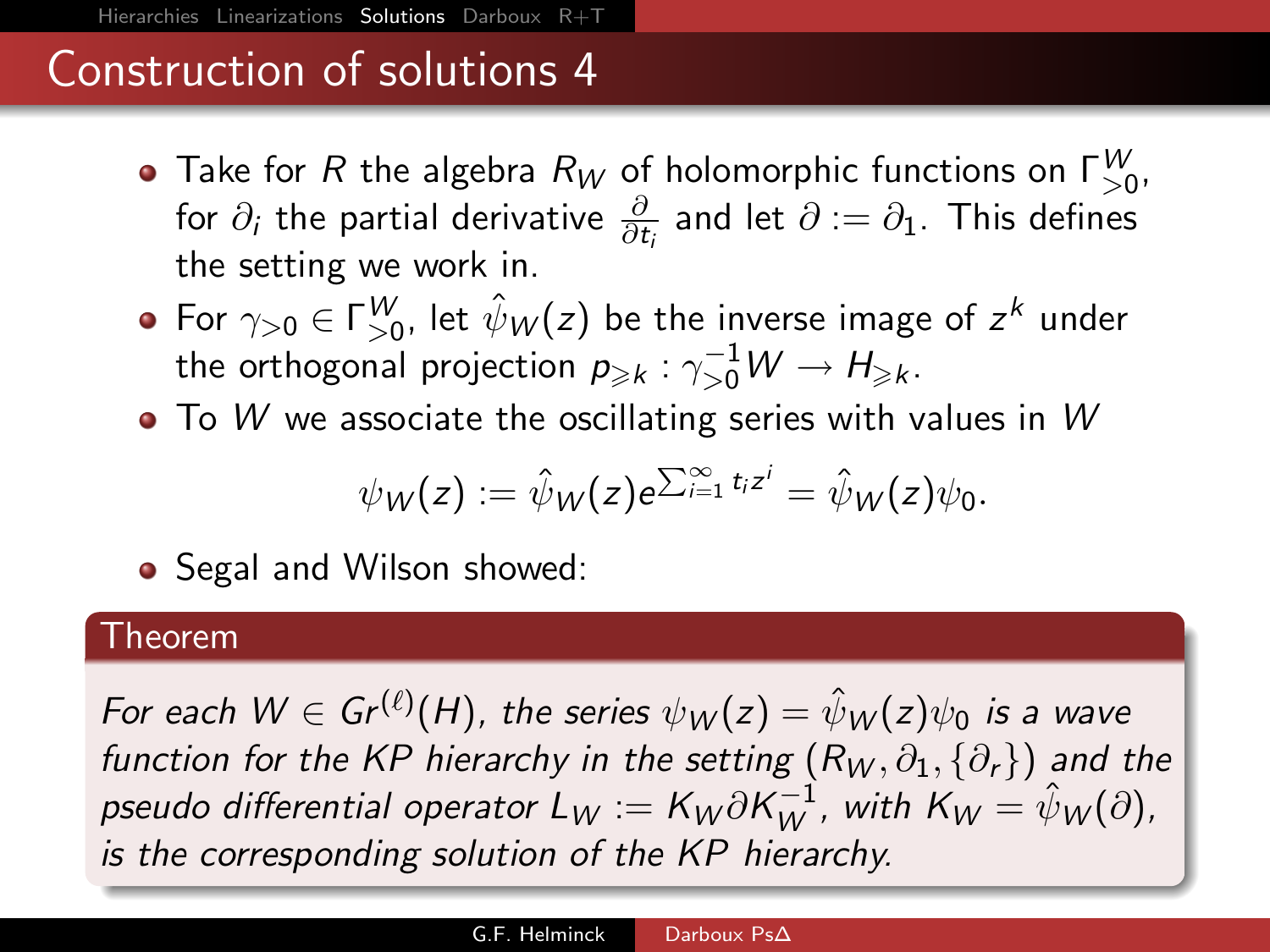- Next we present the geometric picture for strict KP
- Consider, thereto, for a  $v\in H$  and a  $W\in Gr^{(k)}(H)$ , the holomorphic function  $q_{W, \nu}$  on  $\mathsf{\Gamma}^W_{>0}$  defined by

 $q_{W,v}(\gamma_{>0}(t)) = q_{W,v}(s) := \langle \psi_W(t)(z) | v \rangle = \langle \psi_W(\gamma_{>0}(t)) | v \rangle$ Crucial property of  $q_{W,V}$ :

$$
\partial_i(q_{W,v})=<\partial_i(\psi_W)\mid v>=<(L_W^i)_{\geq 0}(\psi_W)\mid v>=(L_W^i)_{\geq 0}(q_{W,v}).
$$

- $q_{W,v}$  will be zero, if  $v \in W^{\perp}$ . For each  $v \neq 0$  in W  $q_{W,v}$  is nonzero, because the image of  $\psi_W$  is dense in W. Now  $\mathsf{\Gamma}_{>0}^{(W,\mathsf{v})} = \{\gamma_{>0}\mid \gamma_{>0}\in \mathsf{\Gamma}_{>0}^{W}, q_{W,\mathsf{v}}(\gamma_{>0})\neq 0\}$  is a dense open part of  $\Gamma_{>0}$  and there the function  $q_{W,V}$  is invertible.
- Next we adjust the setting and take, instead of  $R_W$ , the algebra  $R_{W,\ell}$  of holomorphic functions on  $\mathsf{\Gamma}^{(W,\nu)}_{>0}$  , then  $q_{W,v} \in R^*_{W,\ell}.$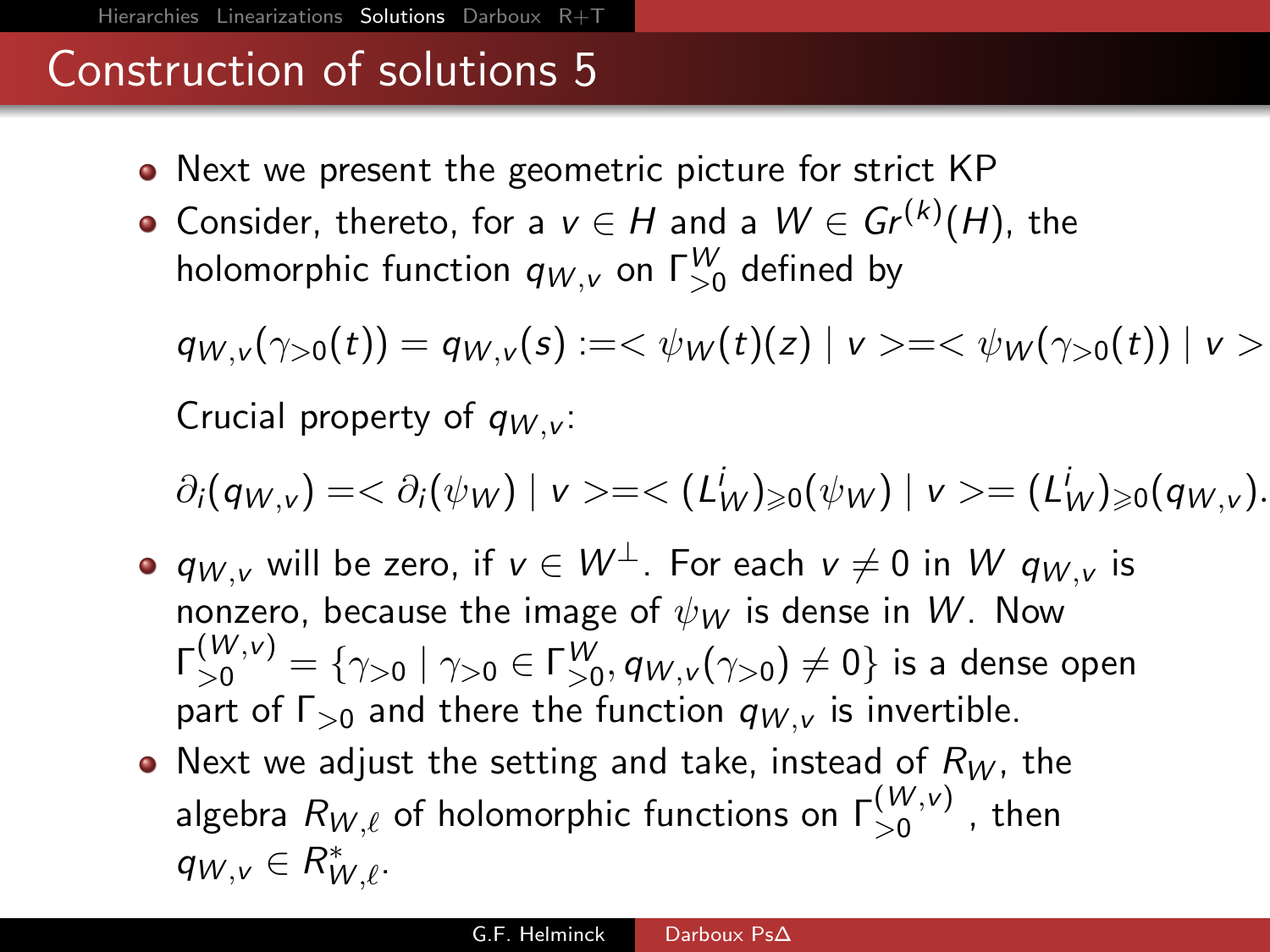GFH and E.A.Panasenko showed:

#### Theorem

For each  $W \in \textit{Gr}^{(k)}(H)$ , any line  $\ell = < v >$  in  $W$  and  $q_{W,v}$  as above. Then  $\psi_{W,\nu}:=q_{W,\nu}^{-1}\psi_W=K_{W,\nu}e^{\sum_{i=1}^\infty t_iz^i},$  with  $K_{W,\nu}=q_{W,\nu}^{-1}K_W$ , is a wave function of the strict KP hierarchy and  $M_{W,\ell} = q_{W_\lambda}^{-1}$  $_{W,\mathrm{v}}^{-1}$ L $_W$ q $_{W,\mathrm{v}}$  is its solution of the hierarchy.

- The flag variety  $\mathcal{F}(1)$  of all  $(W, \ell)$  is a fiber bundle over  $Gr(H)$ with fiber  $\mathbb{P}^1(\mathcal{H}_{\geqslant 0})$ , the projective space of lines in  $\mathcal{H}_{\geqslant 0}.$
- The algebras  $R_W$  and  $R_{W,\ell}$  at both constructions are point-dependent. Since the coefficients of the series  $\hat{\psi}_W$  and  $\hat{\psi}_{W}$ , can be expressed as quotients of derivatives of  $\tau$ -functions they are meromorphic on  $\Gamma_{>0}$  and one can replace both algebras by the uniform choice  $\mathcal{M}(\Gamma_{>0})$ , the space of meromorphic functions on  $\Gamma_{>0}$ .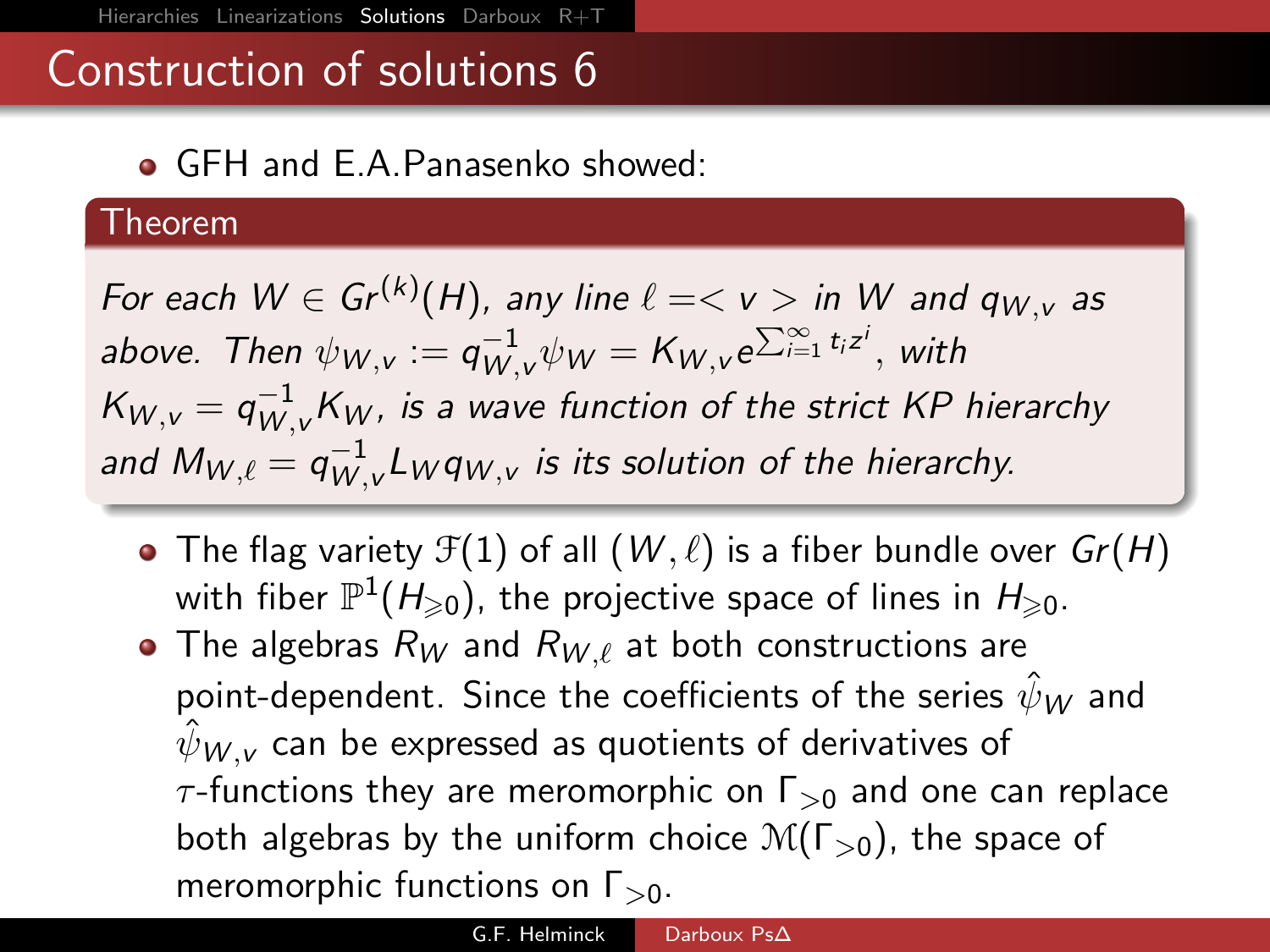• The reductions can also be described in the geometric picture

#### Theorem

- (a) Let W belong to  $Gr(H)$ . Then  $L_W^n$  is a solution of the n-KdV hierarchy if and only if  $z<sup>n</sup>W \subset W$ . This is equivalent to the property that the dressing operator  $K_W$  should satisfy  $\partial_n(K_W) = 0$ .
- (b) Let  $W \in Gr(H)$  and let  $\ell = \langle v \rangle$  be the line generated by a  $v \neq 0$ in W . Then  $M_{W,\ell}^n$  is a solution of the strict n-KdV hierarchy if and only if z"  $W\subset W$  and  $v\in W\cap (z^nW)^{\perp}.$  This is also equivalent to the property that the dressing operator  $K_{W,y}$  satisfies  $\partial_n(K_{W,y}) = 0$ .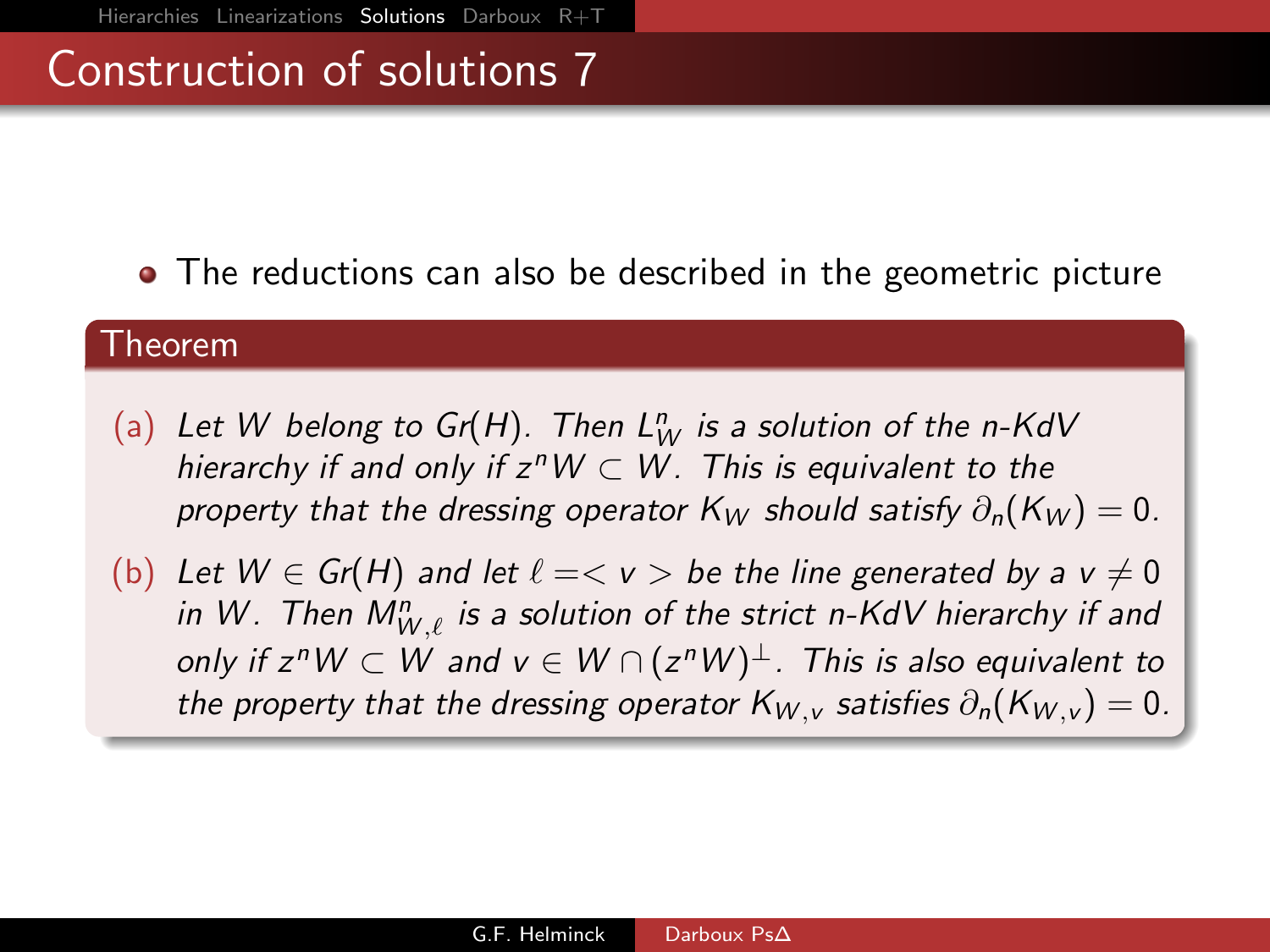- <span id="page-22-0"></span>Darboux searched for covariant transformations for linear differential equations like the Sturm-Liouville equations.
- We illustrate them for the Schrödinger operator  $\mathcal{L}_2 = \partial^2 + 2u, \partial = \frac{\partial}{\partial \lambda}$  $\frac{\partial}{\partial x}$ , and a non-zero  $\varphi$  in the kernel of  $\mathcal{L}_2$ .
- $\bullet$   $\mathcal{L}_2$  decomposes as follows in first order factors:

$$
\mathcal{L}_2=(\partial+\frac{\partial(\varphi)}{\varphi})(\partial-\frac{\partial(\varphi)}{\varphi})=(\partial+q)(\partial-q), \text{ with } q=\frac{\partial(\varphi)}{\varphi}.
$$

• Next Darboux introduced the new Schrödinger operator

$$
\tilde{\mathcal{L}}_2 = \partial^2 + 2\tilde{u} \text{ with } \tilde{u} = u + \partial(q).
$$

This is flipping the first order components of  $\mathcal{L}_2$ , i.e.

$$
\tilde{\mathcal{L}}_2=(\partial-\frac{\partial(\varphi)}{\varphi})(\partial+\frac{\partial(\varphi)}{\varphi})=(\partial-q)(\partial+q).
$$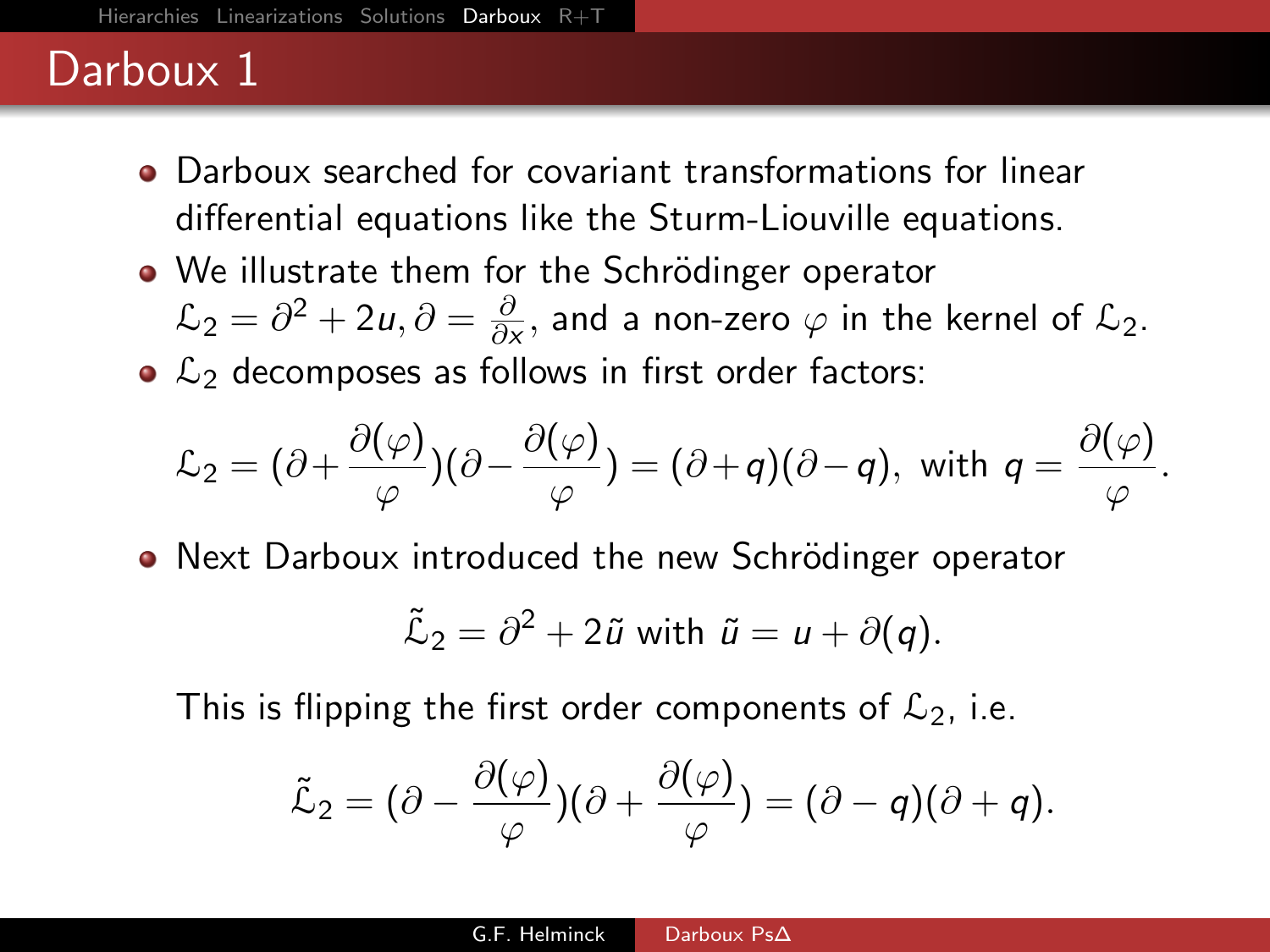Note that  $\partial - \partial (\varphi) \varphi^{-1} = \varphi \partial \varphi^{-1}$  and this is an invertible operator in Psd, the pseudo differential operators in  $\partial$ . Hence the operator  $\tilde{\cal L}_2$  is the result of conjugating  ${\cal L}_2$  with  $\varphi\partial\varphi^{-1}$ :

$$
\tilde{\mathcal{L}}_2 = (\varphi \partial \varphi^{-1}) \mathcal{L}_2 (\varphi \partial \varphi^{-1})^{-1}.
$$

• The potential u of the Schrödinger operator  $\mathcal{L}_2$  satisfies the KdV-equation if and only if  $L_2$  satisfies the Lax equation

$$
\frac{\partial}{\partial t}(\mathcal{L}_2) = [A, \mathcal{L}_2], \text{ with } A = \partial^3 + 3u\partial + \frac{3}{2}\partial(u).
$$

Natural question : when is the Darboux transformation  $\mathcal{L}_2 \mapsto \tilde{\mathcal{L}}_2$  compatible with the KdV-equation in the sense: under which condition transforms a solution  $\mu$  of the KdV-equation into a new solution  $\tilde{u}$  of the KdV-equation.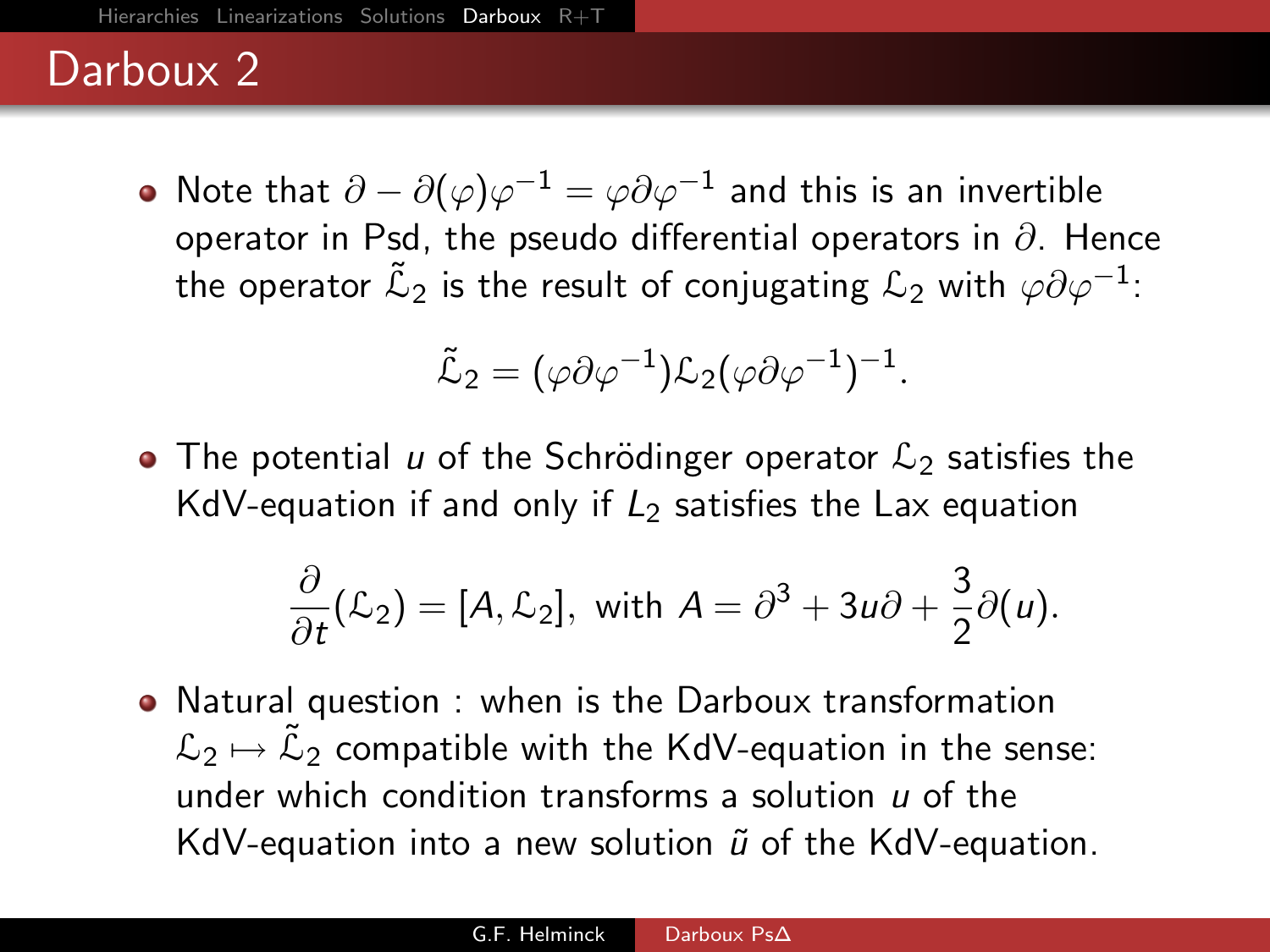$\bullet$  This condition is: if q satisfies

$$
\frac{\partial}{\partial t}(\partial(q))=\frac{1}{4}\partial^4(q)-\frac{3}{2}q^2\partial^2(q)-3q\partial(q)^2,
$$

and  $u$  satisfies KdV, then also  $\tilde{u}$  satisfies KdV.

- Natural generalizations of the above question are:
	- (a) When is flipping the factors of a solution  $\mathcal{L}_n$  of n-KdV or a solution  $\mathcal{M}_n$  of strict n-KdV again a solution ?
	- (b) What are the differential operators  $P \in R[\partial]$  such that the transformation  ${\mathcal L}_2 \to P {\mathcal L}_2 P^{-1}$  transforms solutions of the KdV equation into new ones.
- More generally, this leads to the following questions for KP and strict KP: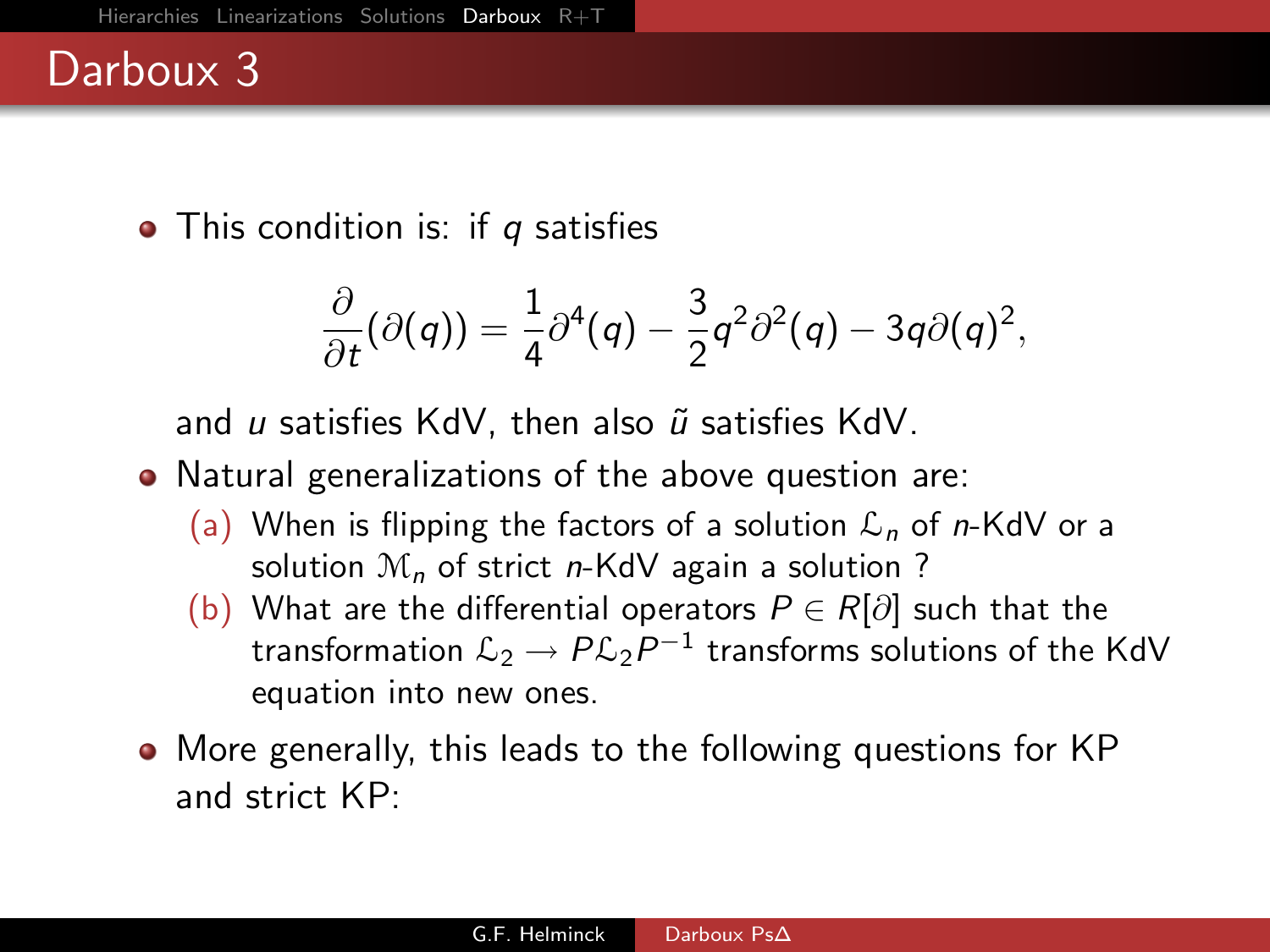$\bullet$  Q1: For which spaces V and W in Gr(H), does there exist a  $P(V, W) \in R[\partial]$  or a  $Q(V, W) \in R[\partial]$  s.t.:

 $L_V = P(V, W) L_W P(V, W)^{-1}$  or  $L_V = Q(V, W)^{-1} L_W Q(V, W),$ 

the Darboux transformations of KP of degree the order of  $P(V, W)$  resp. - the order of  $Q(V, W)$ .

• Q2: For which points  $F_2 = (V, \ell_2)$  and  $F_1 = (W, \ell_1)$  in  $\mathcal{F}(1)$ , does there exist a  $P(F_2, F_1) \in R[\partial]$  or a  $Q(F_2, F_1) \in R[\partial]$  s.t.:

$$
M_{F_2} = P(F_2, F_1) M_{F_1} P(F_2, F_1)^{-1}
$$
 or  

$$
M_{F_2} = Q(F_2, F_1)^{-1} M_{F_1} Q(F_2, F_1),
$$

the Darboux transformations of strict KP of degree the order of  $P(F_2, F_1)$  resp. - the order of  $Q(F_2, F_1)$ .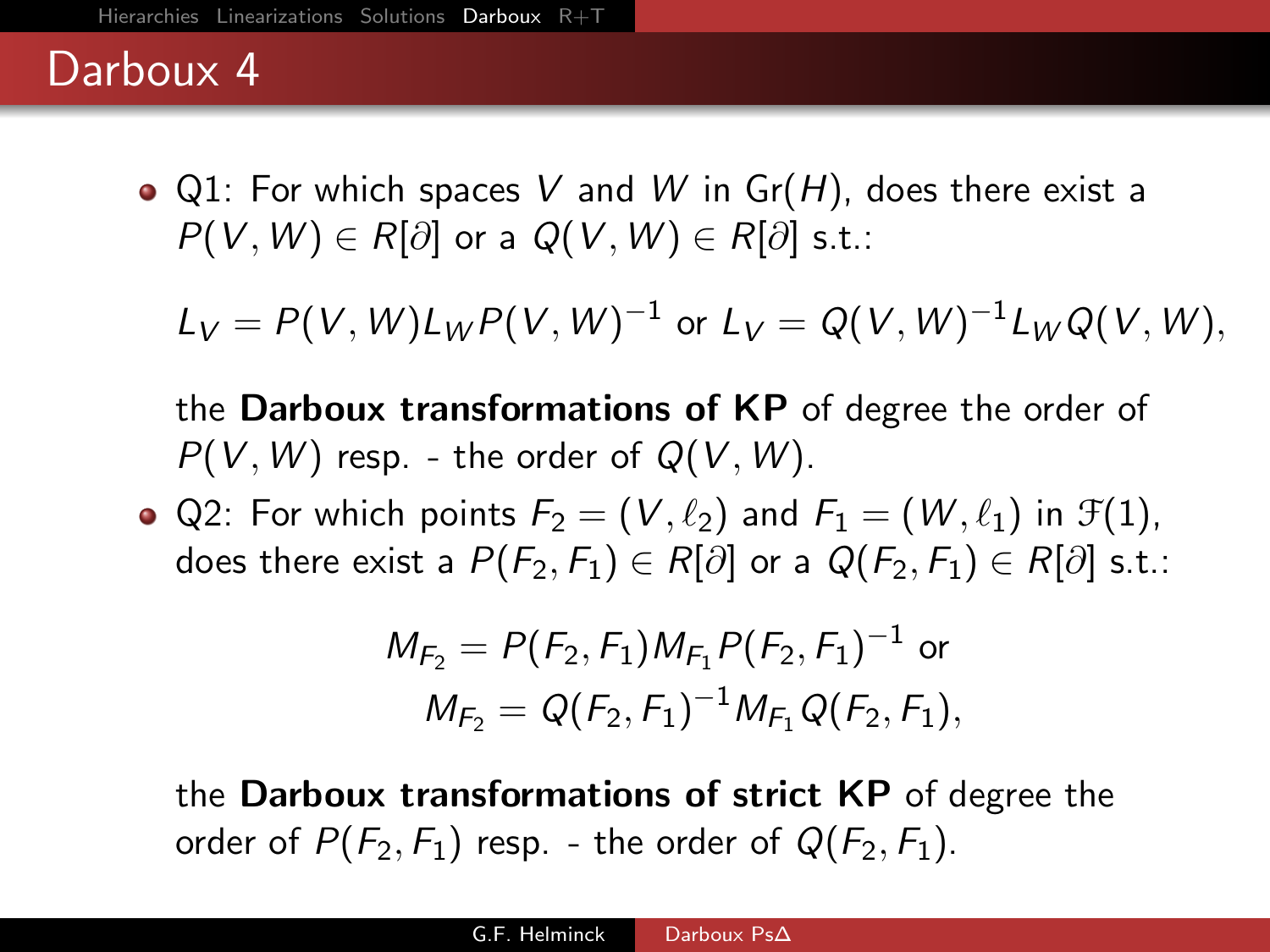### Darboux<sub>5</sub>

- Q3: Which of the transformations in Q1 map solutions of n-KdV to solutions of n-KdV?
- Q4: Which of the transformations in Q2 map solutions of strict n-KdV to solutions of strict n-KdV?
- Convenient to use the linearized versions of Q1 and Q2.
- LV1: For which spaces V and W in  $Gr(H)$ , does there exist a  $P(V, W) \in R[\partial]$  or a  $Q(V, W) \in R[\partial]$  s.t.:

$$
\psi_V = P(V, W)\psi_W \text{ or } \psi_V = Q(V, W)^{-1}\psi_W
$$

• LV2: For which points  $F_2 = (V, \ell_2)$  and  $F_1 = (W, \ell_1)$  in  $\mathcal{F}(1)$ , does there exist a  $P(F_2, F_1) \in R[\partial]$  or a  $Q(F_2, F_1) \in R[\partial]$  s.t.:

$$
\psi_{F_2} = P(F_2, F_1)\psi_{F_1}
$$
 or  $\psi_{F_2} = Q(F_2, F_1)^{-1}\psi_{F_1}$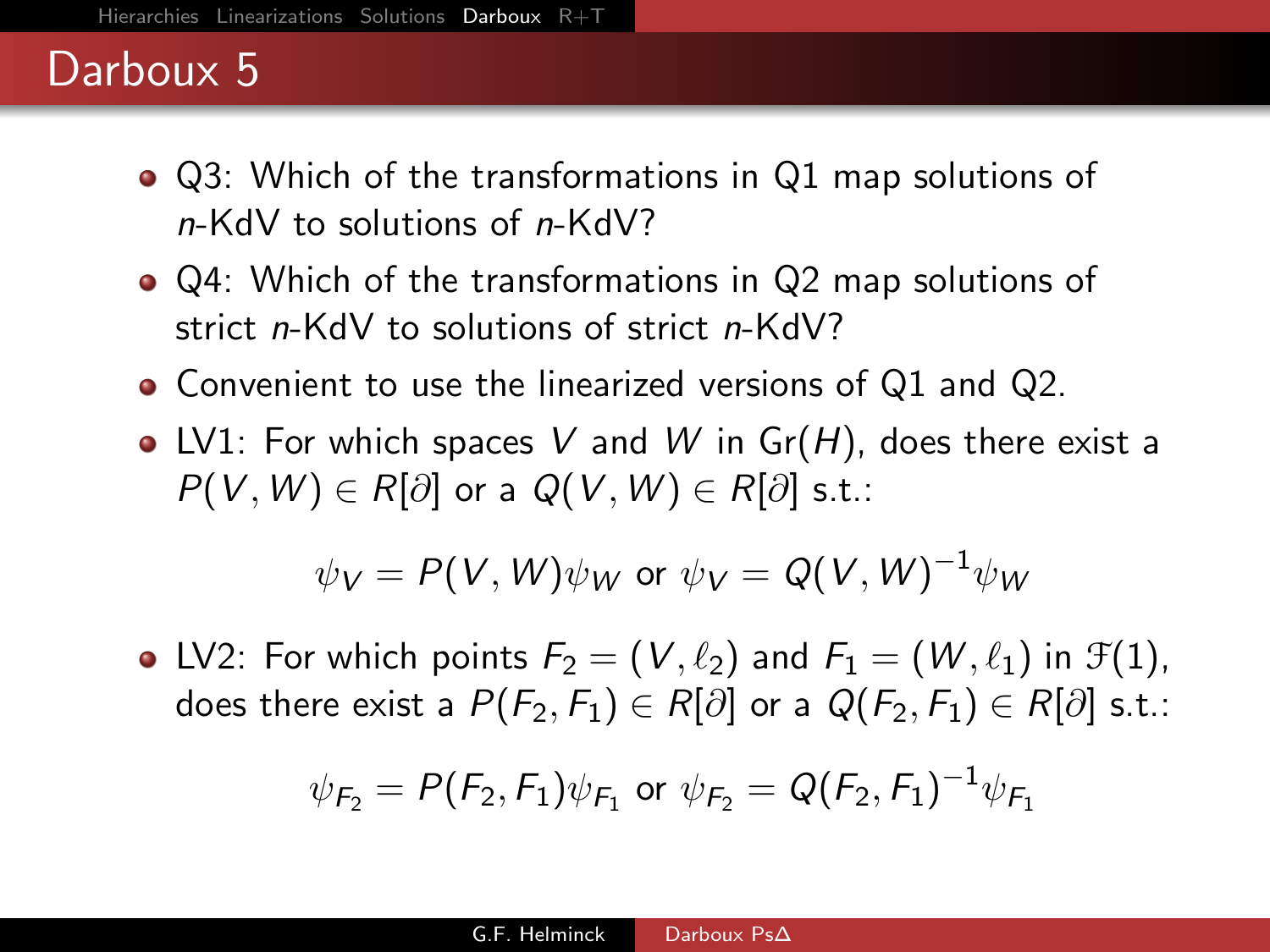- $\bullet$  First we focus on the Darboux transformations of degree  $\geqslant 0$ .
- We know  $\hat{\psi}_{{\sf W}}=z^k+$  l.o. and  $\hat{\psi}_{{\sf W},\ell_1}=q_{{\sf W},\ell_2}^{-1}$  $\overline{W}_{,\mathsf{w}}^{-1}z^k + \mathsf{I.o.}, \mathsf{where}$ l.o. means lower order in z.
- Further  $\hat{\psi}_{\bm V} = z^{\bm s} + \,$  l.o. and  $\hat{\psi}_{{\bm V},\ell_2} = q_{{\bm V},v}^{-1}$  $v^{-1}_{V, v} z^s + 1$ .o..
- Moreover,  $P(V,W)=\sum_{j=0}^n p_j\partial^j$  and  $P(F_2,F_1)=\sum_{j=0}^n \tilde{p}_j\partial^j$
- $\psi_V = P(V, W)\psi_W \Rightarrow \{z^s + \text{ l.o.}\}\psi_0 = \{p_n z^{k+n} + \text{ l.o.}\}\psi_0.$
- Hence V is a codimension *n* subspace of W and  $p_n = 1$ .
- Similarly,  $\psi_{F_2} = P(F_2, F_1) \psi_{F_1}$  implies  $\tilde{p}_n = \frac{q_{W,w}}{q_{V,v}}$  $\frac{q_{W,w}}{q_{V,v}}\in R^*$  and  $V$ is a codimension  $n$  subspace of  $W$ .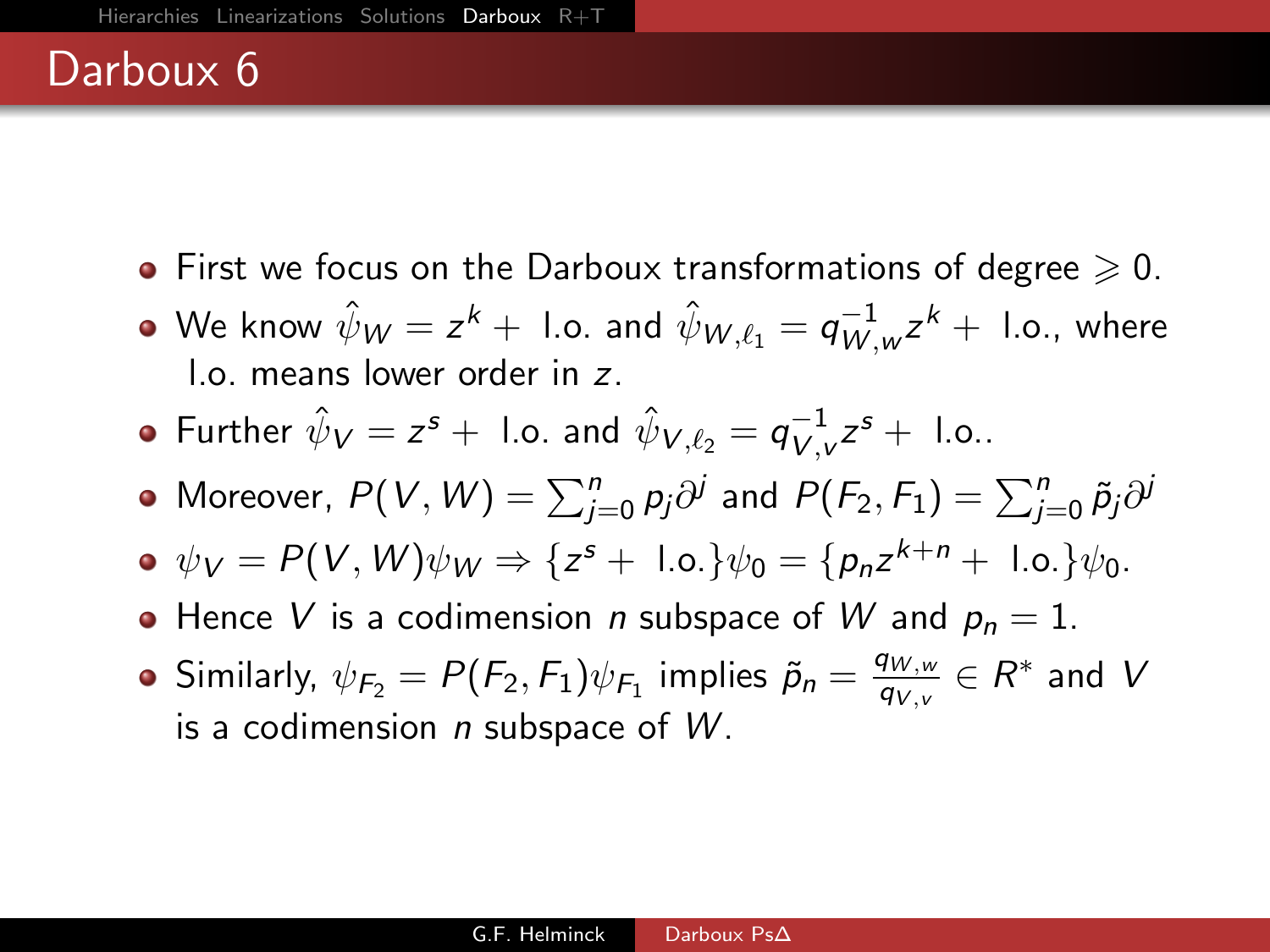- Since  $p_n = 1$ , there are no nontrivial Darboux transformations of KP of degree zero.
- For  $F \in \mathcal{F}(1)$ ,  $M_F$  solution strict KP. Take a  $q \in R^*$ . Then

 $q^{-1}M_F q$  solution strict KP  $\Leftrightarrow \partial_i(q) = (M_F^i)_{>0}(q)$ , all  $i \geq 1$ .

- Each  $q = \frac{q_{V, v_1}}{q_{V, v_2}}$  $\frac{q_{V, v_1}}{q_{V, v_2}}$ ,  $v_j \in V, v_j \neq 0$ , satisfies this condition.
- Hence, each  $M_{V, \ell_1}$  linked with any other  $M_{V, \ell_2}$  by a Darboux transformation of degree zero.
- Next we consider the Darboux transformation of degree one of KP and strict KP. So V is a codimension one subspace of  $W$ .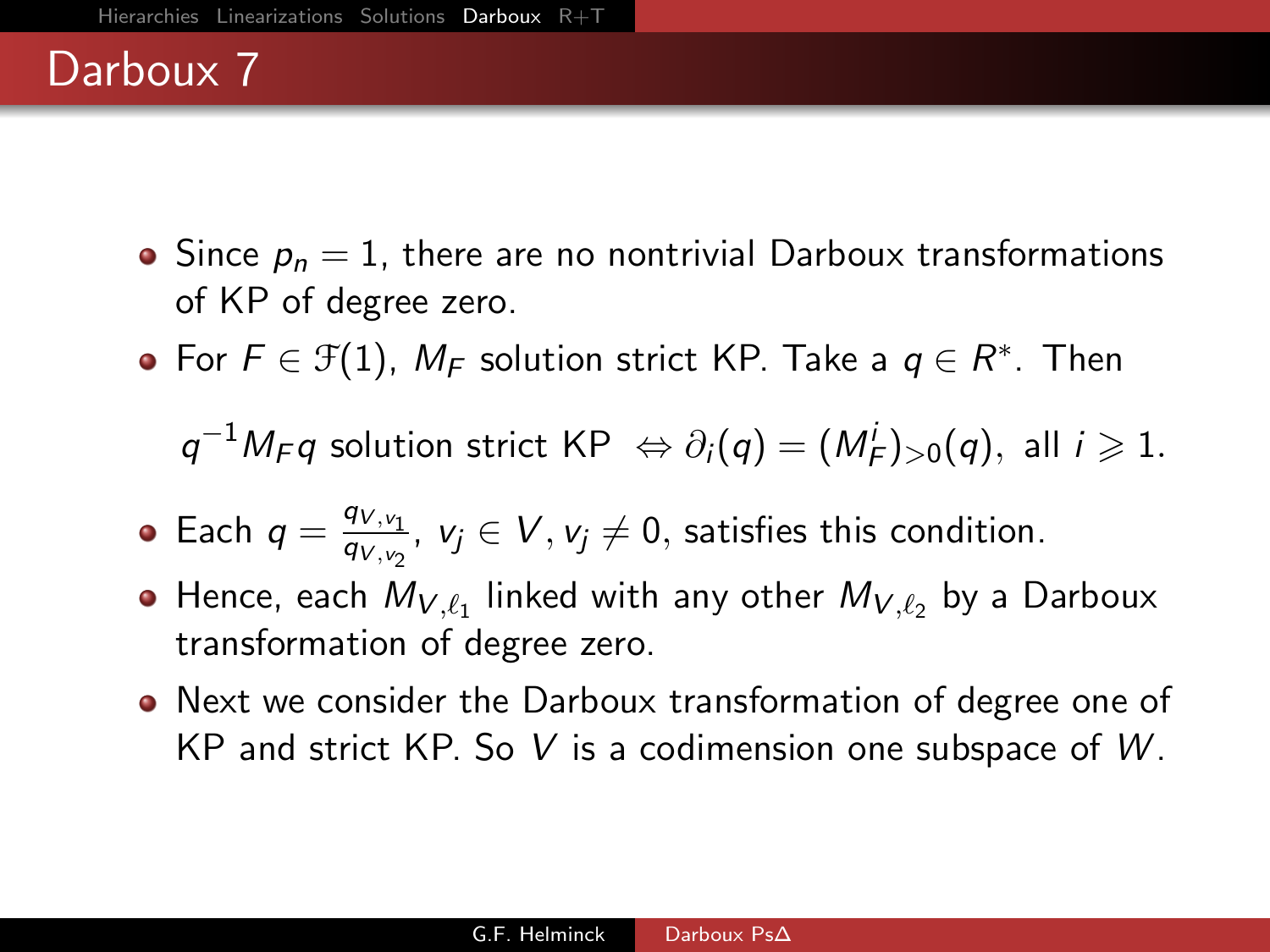#### Theorem

(a) Let w<sub>1</sub> span  $W \cap V^{\perp}$ . Then the operator

$$
P(V,W)=q_{W,w_1}\partial q_{W,w_1}^{-1}=\partial-\frac{\partial (q_{W,w_1})}{q_{W,w_1}}
$$

defines the Darboux transformation of KP of degree one s.t.  $\psi_V = P(V, W) \psi_W$ .

(b) The Darboux transformations of strict KP of degree one consist of the composition of three operators, a Darboux transformation of order zero, a conjugation with an operator

$$
P((V,\ell_2),(W,\ell_2))=\frac{q_{W,v}}{q_{V,v}}\partial+\frac{q_{W,v}}{q_{V,v}}\left(\frac{\partial (q_{W,v})}{q_{W,v}}-\frac{\partial (q_{W,w_1})}{q_{W,w_1}}\right)
$$

and another Darboux transformation of degree zero.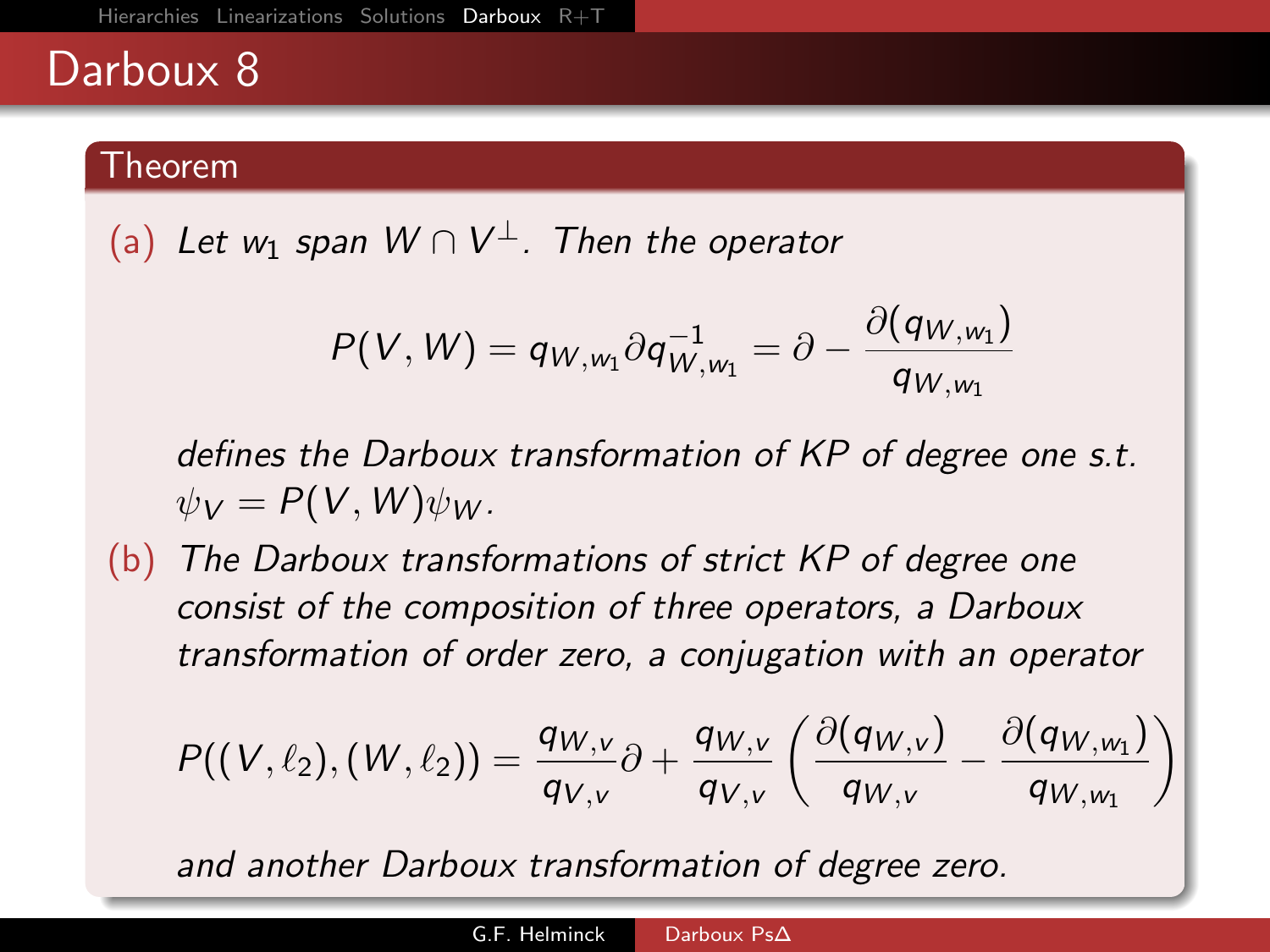- Assume now that V has codimension n in W,  $n > 1$ ..
- Take an orthogonal basis  $\{w_1, \cdots, w_n\}$  of  $W \cap V^{\perp}.$
- Define the subspaces  $W_l, 1 \leq l \leq n$ , of W as the orthogonal complement in W of the span of the  $\{w_1, \dots, w_l\}$
- **Then we have obtained the chain of codimension one** inclusions

$$
V=W_n\subset W_{n-1}\cdots\subset W_1\subset W_0=W.
$$

• The chain of inclusions results then into

$$
P(V, W) = q_{W_{n-1}, W_n} \partial q_{W_{n-1}, W_n}^{-1} \cdots q_{W_0, W_1} \partial q_{W_0, W_1}^{-1} = \partial^n + \sum_{k=0}^{n-1} a_k \partial^k.
$$

The  $a_j$  are polynomial expressions in the  $\{\partial^i(q_W^\pm) \}$  $(\overset{\pm}{W}_{j}, \overset{}{\substack{\textbf{w}_{j+1}}})\}$ 's and we present its closed form.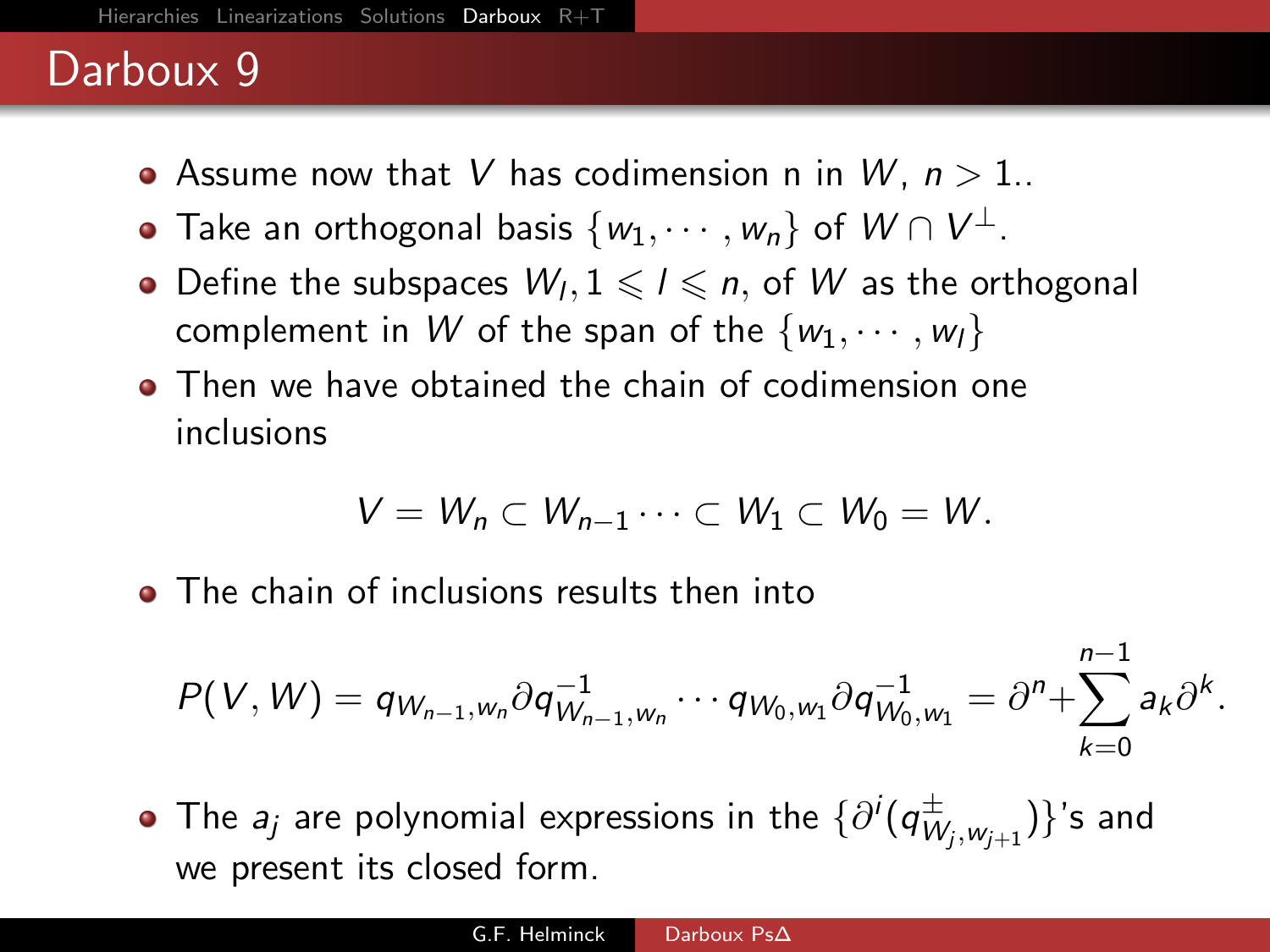- Since  $\langle \psi_W | w_i \rangle = 0$  for all  $j = 1, 2, \ldots, n$ , the  $\{a_k\}$  satisfy  $\sum_{j=1}^{n-1}a_k<\partial^{k}(\psi_{W})|w_j>=-<\partial^{n}(\psi_{W})|w_j>,\quad j=1,2,\ldots,n.$  $k=0$
- Let  $\mathcal{M}(\psi_W; w_1, w_2, \ldots, w_n)$  be the  $n \times n$ -matrix with  $(j, k + 1)$ -entry, $1 \leq j \leq n$  and  $0 \leq k \leq n - 1$ ,

$$
\mathcal{M}(\psi_W; w_1, w_2, \ldots, w_l)_{j,k+1} = \langle \partial^k(\psi_W) | w_j \rangle.
$$

- Matrix  $\mathcal{M}(\psi_W; w_1, w_2, \ldots, w_n)$  is invertible.
- $\bullet$   $\mathcal{W}_k(\psi_W; w_1, w_2, \ldots, w_n)$  is the determinant of the matrix obtained by replacing the  $k + 1$ -th column of  $\mathcal{M}(\psi_W; w_1, w_2, \ldots, w_n)$  by

$$
(<\partial^n(\psi_W)|w_1>,\cdots,<\partial^n(\psi_W)|w_n>)^T,
$$

Cramer's rule yields then  $a_k = \frac{-\mathcal{W}_k(\psi_W; w_1, w_2, ..., w_n)}{\det(\mathcal{M}(\psi_W; w_1, w_2, ..., w_n))}$ .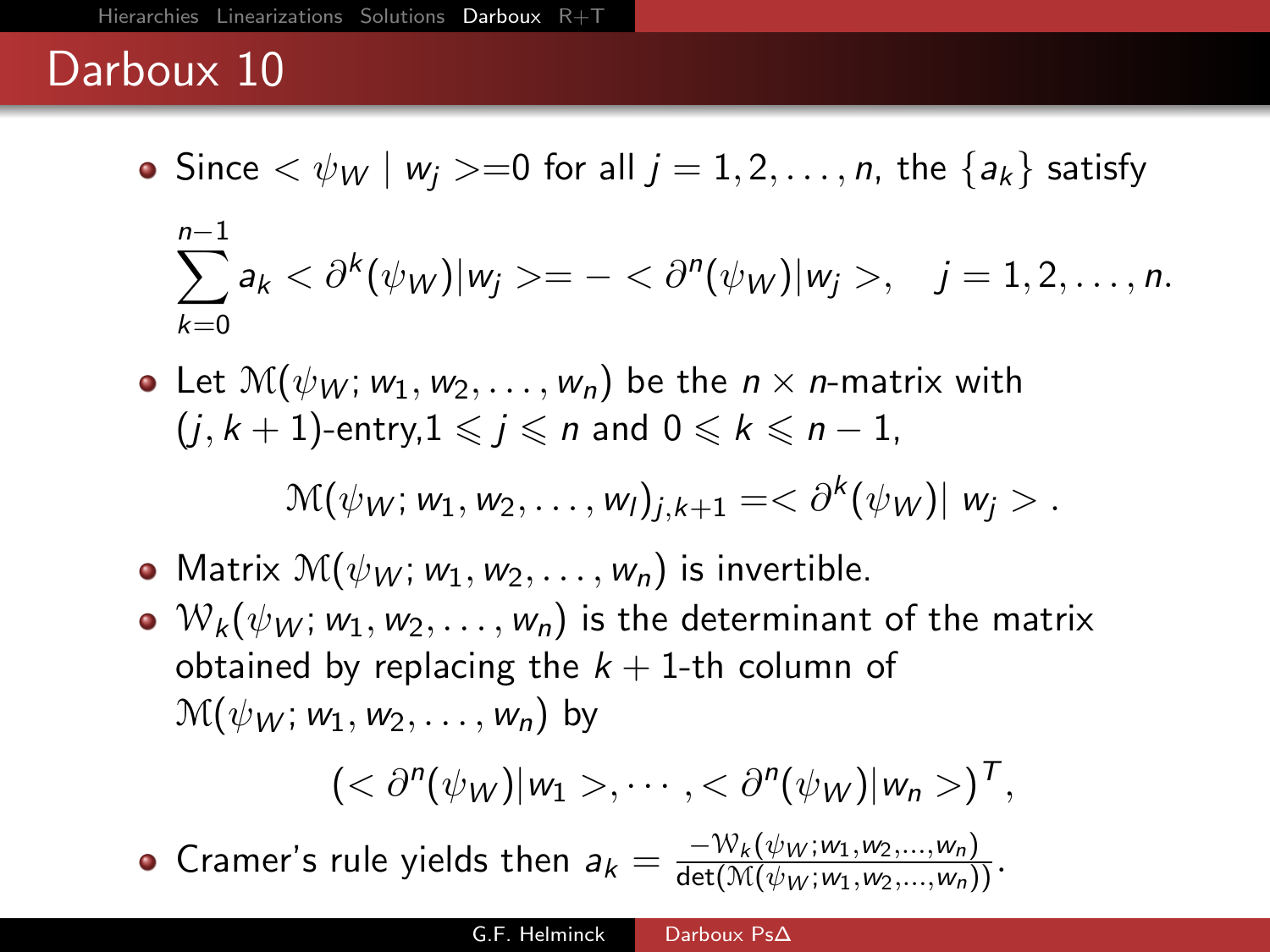In the strict KP case  $P((V, \ell_2), (W, \ell_1)) = \sum_{k=0}^n c_k \partial^k$  has the form

$$
(q_{V,v}^{-1} q_{W_{n-1},W_n} \partial q_{W_{n-1},W_n}^{-1} q_{W_{n-1},v}) \cdots (q_{W_1,v}^{-1} q_{W_0,W_1} \partial q_{W_0,W_1}^{-1} q_{W_0,v})
$$

 $\bullet$  Hence, it is the product of n Darboux transformations of the strict KP hierarchy of degree one.

We already saw  $c_n = \frac{q_{W,w}}{q_{W,w}}$  $\frac{q_{W,\textcolor{black}{w}}}{q_{V,\textcolor{black}{v}}}$ , the other  $c_k, 0 \leqslant k \leqslant n-1$ , are

$$
c_k=-\sum_{n\geqslant i\geqslant k}\binom{i}{k}\frac{\partial^{i-k}(q_{W,w})}{q_{V,v}}\frac{\mathcal{W}_i(\psi_W; w_1,w_2,\ldots,w_n)}{\det(\mathcal{M}(\psi_W; w_1,w_2,\ldots,w_n))}.
$$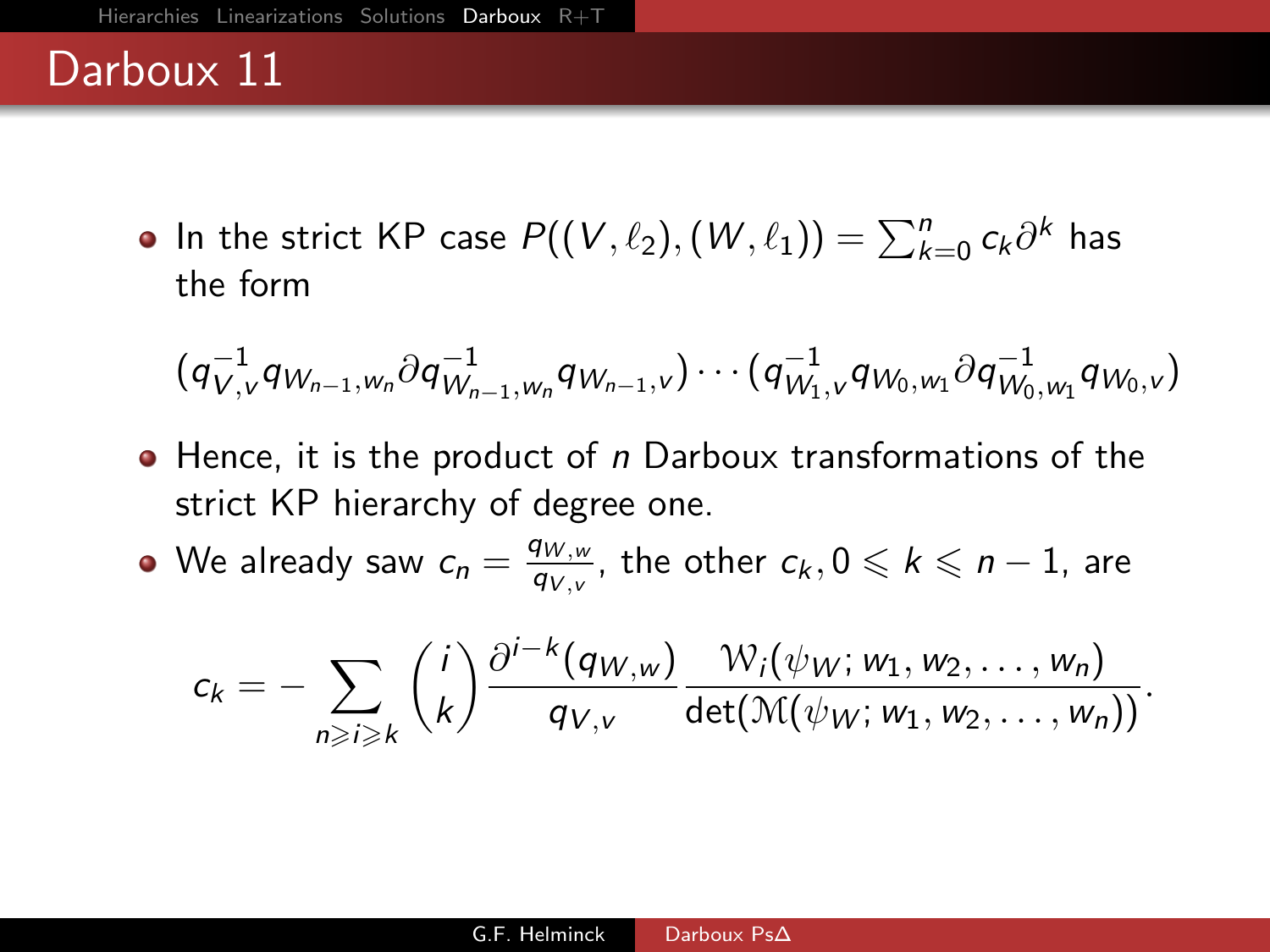- $L^n_W$  solution n-KdV  $\Leftrightarrow$   $z^nW\subset W$
- $W(0) = W \cap (z^n W)^{\perp} \Rightarrow z^n W \oplus W(0) = W$
- Multiplying with  $z^n$  unitary on  $H$ :

$$
z^{k_1n}W(0)\perp z^{k_2n}W(0), k_1\neq k_2.
$$

- Hence  $W = \bigoplus_{k=0}^{\infty} z^{kn} W(0)$  and  $W^{\perp} = \bigoplus_{k < 0} z^{kn} W(0)$ .
- Search for  $\tilde{w} \in W$  s.t.  $z^n W_{\tilde{w}} \subset W_{\tilde{w}} = \{w \in W, w \perp \tilde{w}\}\$
- $< z^n w |\tilde{w}>= < w | z^{-n} \tilde{w}>= 0 \Rightarrow z^{-n} \tilde{w} \in W_{\tilde{w}}^{\perp} = W^{\perp} + \mathbb{C} \tilde{w}.$
- $\tilde{w} = \bigoplus_{k=0}^{\infty} z^{kn} \tilde{w}_k$ ,  $z^{-n} \tilde{w}_0 \in W^{\perp}$ ,  $\bigoplus_{k=1}^{\infty} z^{kn-n} \tilde{w}_k = \alpha \tilde{w}$ .
- Hence  $\tilde{w} = \oplus_{k=0}^{\infty} z^{kn} \alpha^k \tilde{w}_0, |\alpha| < 1$ , for

$$
||\tilde{w}||^2 = \sum_{k=0}^{\infty} |\alpha|^{2k} ||\tilde{w}_0||^2 < \infty.
$$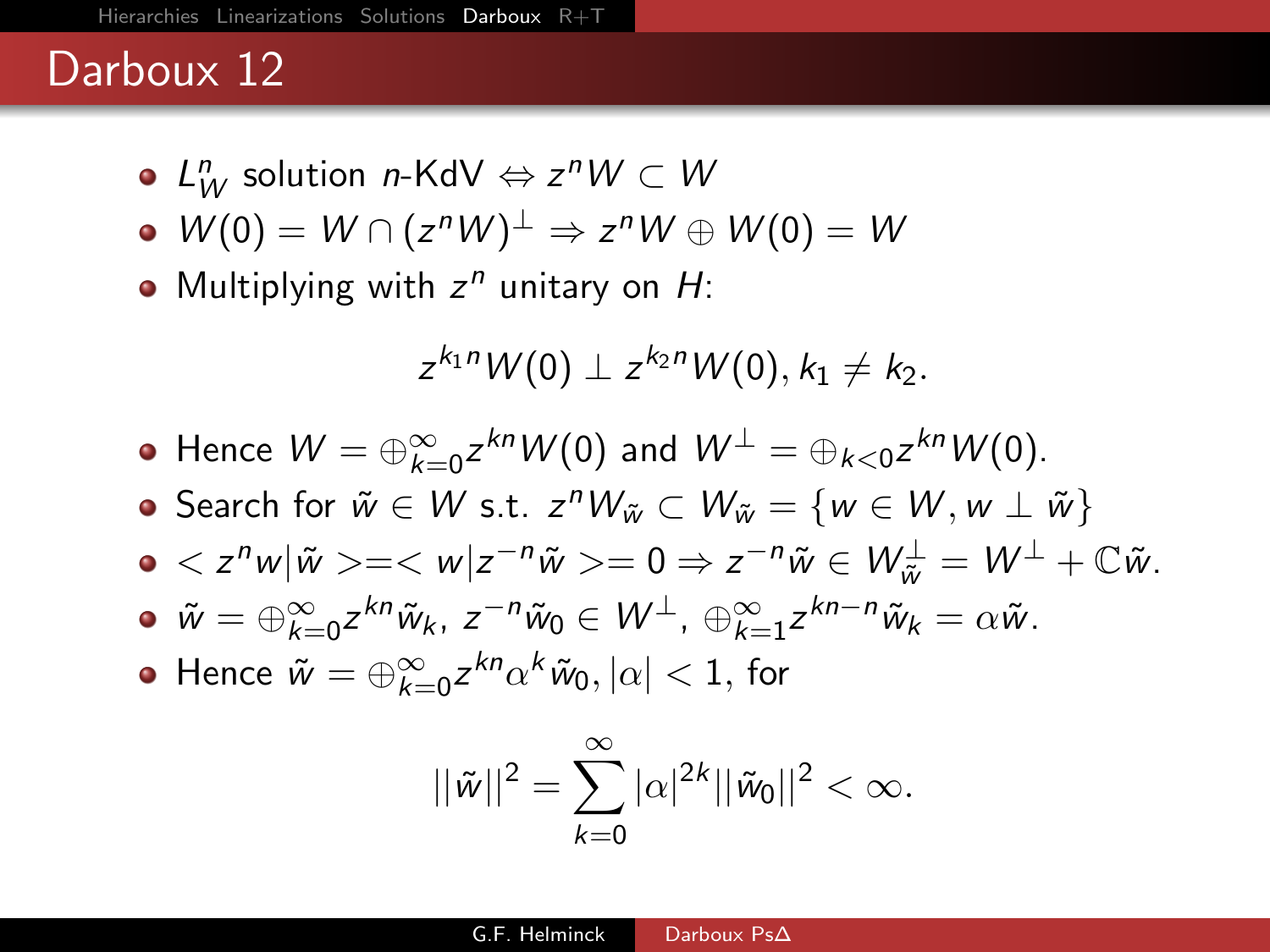- Darboux transformations of  $n$ -KdV of degree one: conjugation with  $P(\mathcal{W}_{\tilde{w}},W)=\partial-\frac{\partial(q_{W,\tilde{w}})}{q_{W,\tilde{w}}}$  $\frac{(q_{W,\tilde w})}{q_{W,\tilde w}}, \ \tilde w=\oplus_{k=0}^\infty z^{kn}\alpha^k\tilde w_0, |\alpha|< 1.$
- Darboux transformations of strict  $n$ -KdV of degree zero: conjugation with  $q = \frac{q_{W,w_1}}{q_{W,w_1}}$  $\frac{q_{W,w_1}}{q_{W,w_2}}$ , where  $< w_1 >$  and  $< w_2 >$  are lines in  $W(0)$ .
- Darboux transformations of strict n-KdV of degree one: conjugations with

$$
P((V,\ell_2),(W,\ell_1))=q_{V,v}^{-1}(\partial-\frac{\partial(q_{W,\tilde{w}})}{q_{W,\tilde{w}}})q_{W,w},
$$

with  $\tilde{w}=\oplus_{k=0}^{\infty}z^{kn}\alpha^k\tilde{w}_0, |\alpha|< 1,$  for a nonzero  $\tilde{w}_0$  in  $W(0)$ , a line  $\ell_2$  in  $V(0)$  and a line  $\ell_1$  in  $W(0)$ .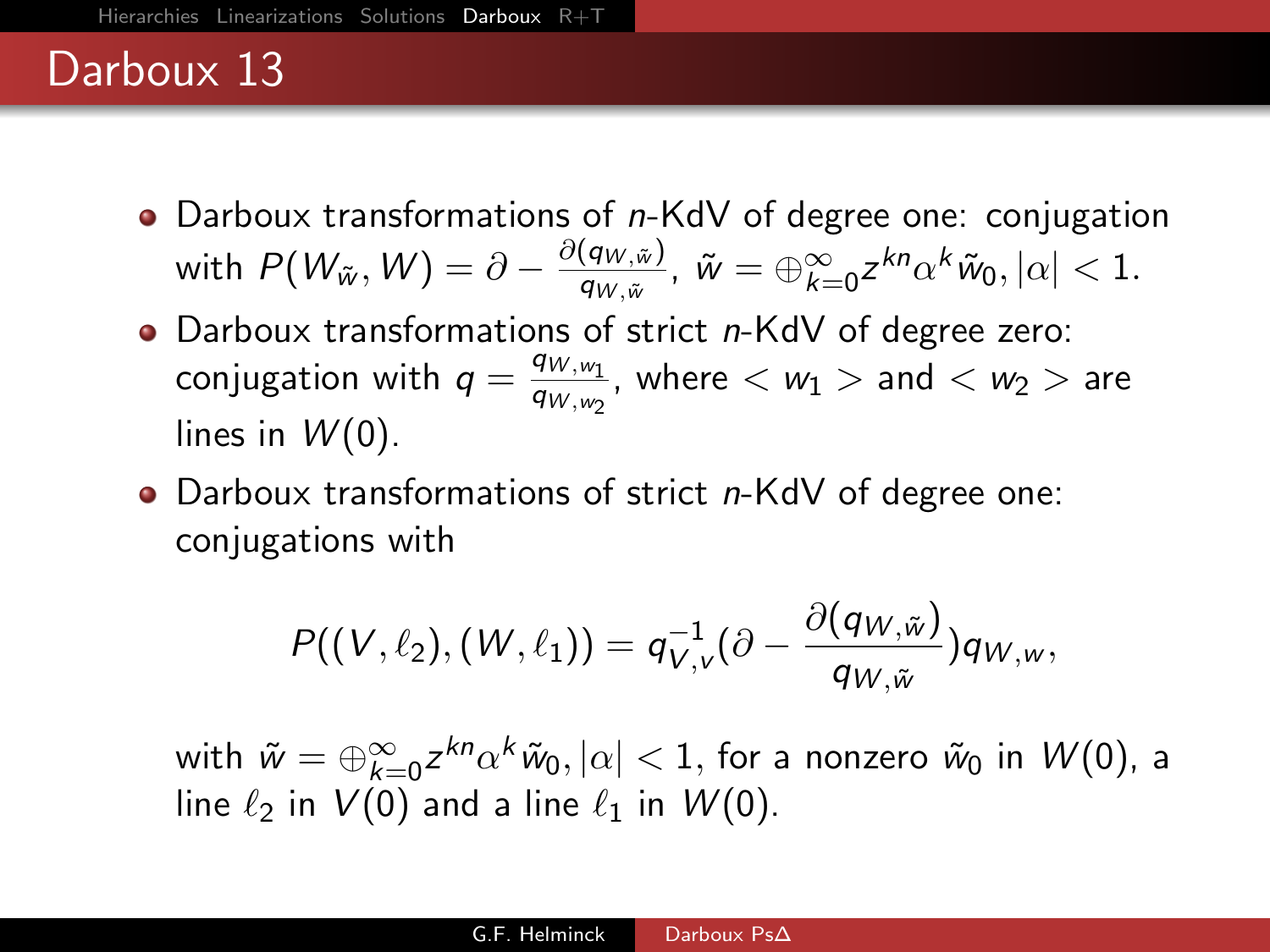- $\bullet$  For the 2<sup>nd</sup> equations in LV1 and LV2 we go to a dual version:
- DV1: Find  $Q(V, W)^*$  in  $R[\partial]$  s.t.  $\psi_V^* = Q(V, W)^* \psi_W^*$
- DV2: Find  $Q(F_2, F_1)^*$  in  $R[\partial]$  s.t.  $\psi_{F_2}^* = Q(F_2, F_1)^* \psi_{F_1}^*$
- Using the geometric construction of  $\psi_W^*$  and  $\psi_{\mathcal{F}_1}^*$  this yields
- $\bullet$   $W \subset V$  of codimension n,  $\{v_1 \cdots v_n\}$  basis of  $W^{\perp} \cap V$ , then:

$$
Q(V,W)^* = (-1)^m \left( \partial^m - \sum_{s=0}^{m-1} \frac{\mathcal{W}_i(z\psi_W^*, v_1, v_2, \dots, v_m)}{\det(\mathcal{M}(z\psi_W^*, v_1, v_2, \dots, v_m))} \partial^s \right)
$$

$$
Q(F_2, F_1)^* = q_{W,w} Q(V,W)^* q_{V,v}^{-1}
$$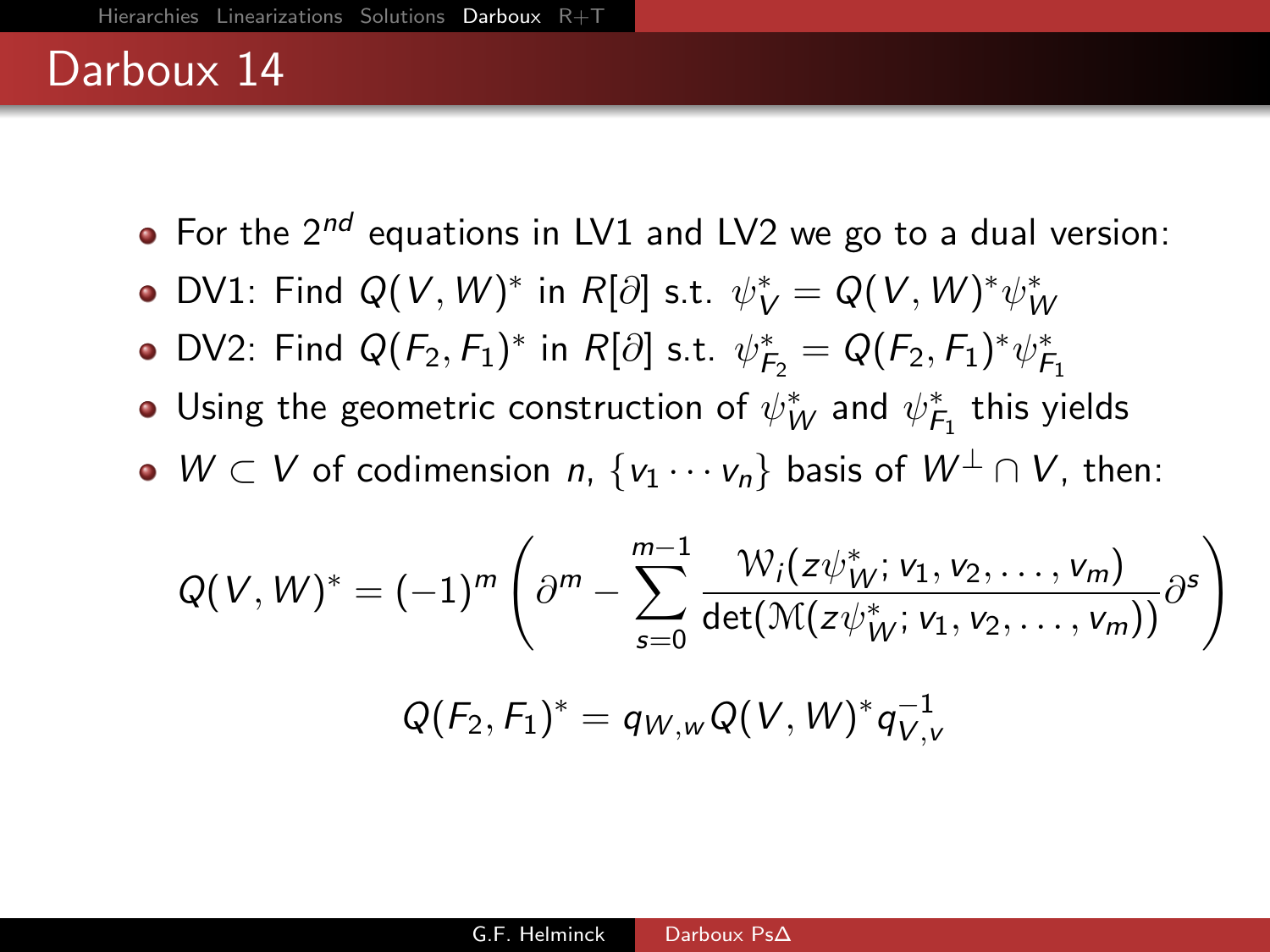- Darboux transformations of degree -1 for the n-KdV hierarchy and the strict n-KdV hierarchy:
- Start with  $z^n W \subset W$ ,  $\tilde{v} \in W^{\perp}$  and  $V = W \oplus \mathbb{C} \tilde{v}$ .
- Find V s.t.  $L_V^n$  satisfies n-KdV  $\Leftrightarrow z^nV\subset V$
- Sufficient  $z^n \tilde{v} \in V$ ,  $\tilde{v} = \bigoplus_{k < 0} z^{kn} \tilde{v}_k$ . This implies:

$$
\tilde{v}=\tilde{v}_1z^{-n}+\sum_{k=1}^\infty\beta^k\tilde{v}_1z^{-(k+1)n},\,\,\text{with}\,\,\beta\in\mathbb{C},|\beta|<1,\tilde{v}_1\neq 0\,\,\text{in}\,\,W(0).
$$

- For this  $\tilde{v}$ , define  $r_{W, \tilde{v}} = < z \psi_{W^*} | \overline{\tilde{v}} >$ . It belongs to  $R^*$ .
- Then  $Q(V,W)^* = -r_{W, \tilde{v}} \partial r_{W, \tilde{v}}^{-1}$  $\stackrel{\cdot -1}{w,\tilde{\mathsf{v}}}$  and  $\psi_{W}^{\ast}\to \mathsf{Q}(\mathsf{V},\mathsf{W})^{\ast}\psi_{W}^{\ast}$ links to a Darboux transformation of n-KdV of degree -1.
- Choose  $v \in V(0)$ ,  $w \in W(0)$ ,  $\tilde{v}$  and V as above, then

$$
Q((V, ), (W, ))^{*} = q_{W,w} Q(V, W)^{*} q_{V,v}^{-1}.
$$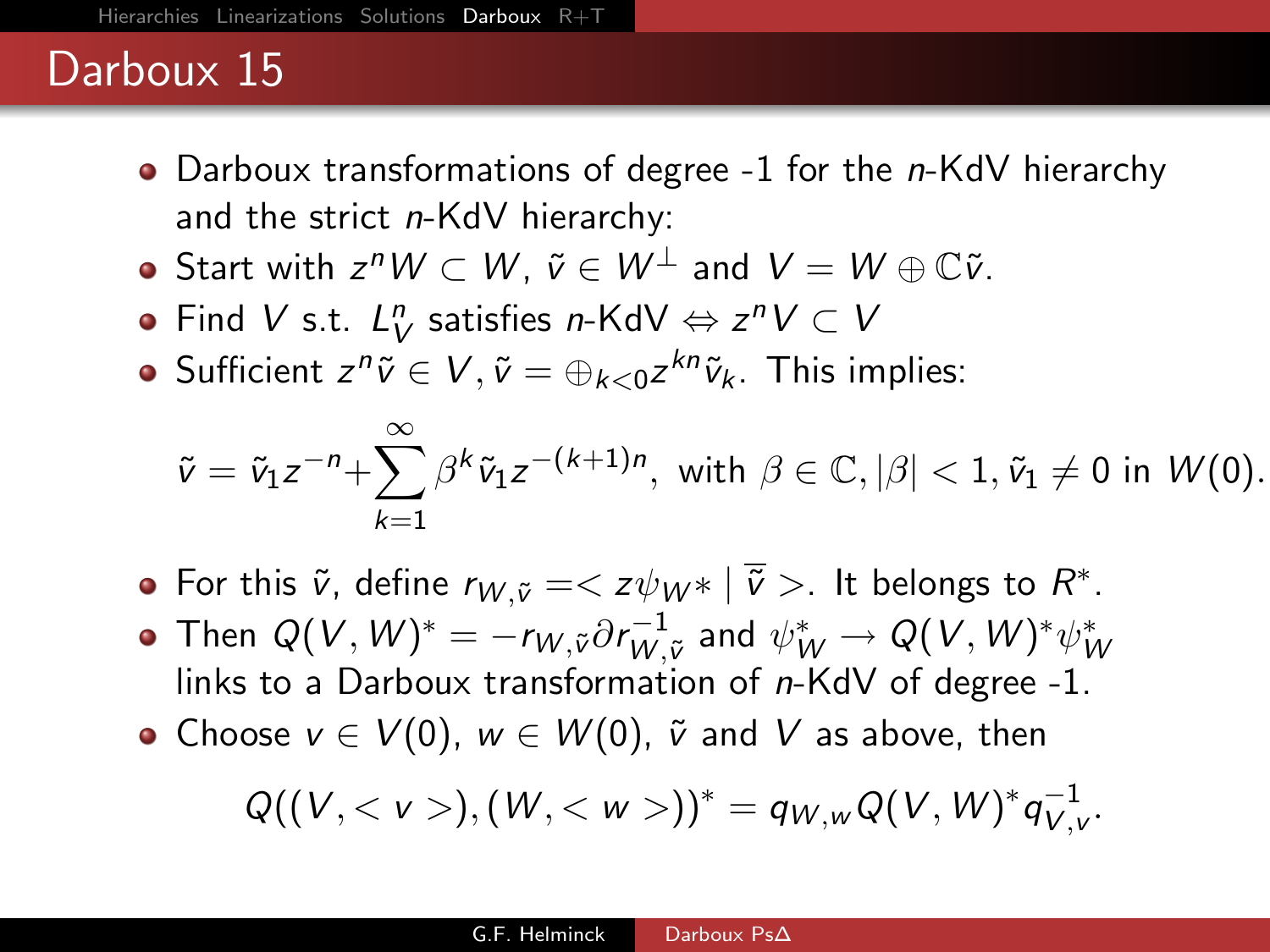#### <span id="page-37-0"></span>Some references

- GFH, E.A.Panasenko, Theor. Math. Phys., 206(3), 296-314
- GFH, E.A.Panasenko, Theor. Math. Phys., 205(2),1411-1425
- $\bullet$  GFH, E.A.Panasenko, Theor. Math. Phys., 198 $(1)$ , 48-68